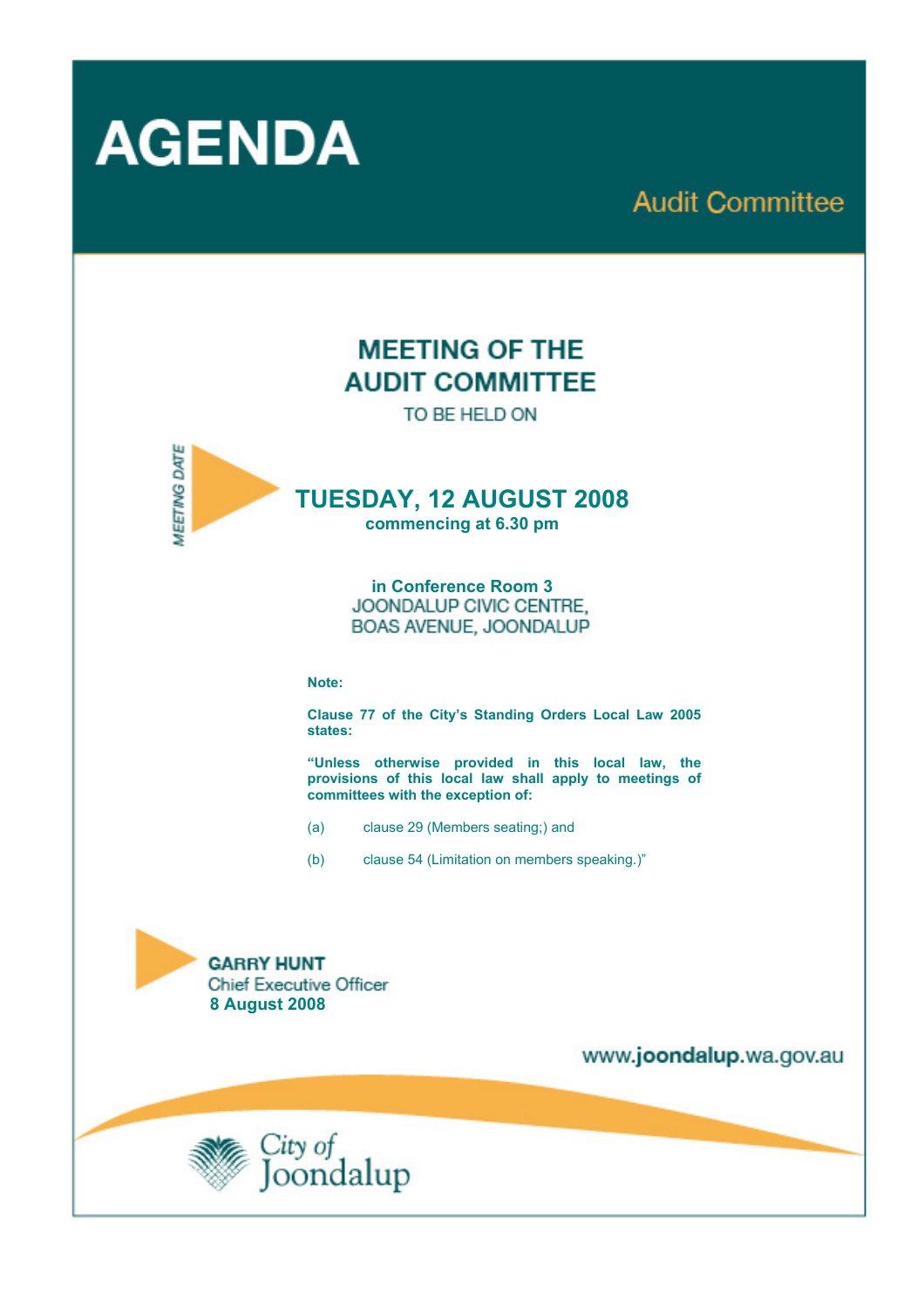## **CITY OF JOONDALUP**

Notice is hereby given that a meeting of the **AUDIT COMMITTEE** will be held in Conference Room 3, Joondalup Civic Centre, Boas Avenue, Joondalup on **TUESDAY, 12 AUGUST 2008** commencing at **6.30 pm** 

GARRY HUNT Chief Executive Officer **Joondalup** 8 August 2008 Western Australia

#### **AGENDA**

#### *Committee Members*

 *Cr Tom McLean Presiding Person Cr Marie Macdonald Deputy Presiding Person Mayor Troy Pickard Cr Albert Jacob Cr Michele John Cr Fiona Diaz Vacancy – South-East Ward Vacancy – External Member* 

#### *Terms of Reference*

*To oversee the internal and external Audit and Risk Management and Compliance functions of the City.* 

#### **DECLARATION OF OPENING**

#### **APOLOGIES/LEAVE OF ABSENCE**

#### **CONFIRMATION OF MINUTES**

MINUTES OF THE AUDIT COMMITTEE HELD 26 FEBRUARY 2008

#### **RECOMMENDATION**

**That the minutes of the meeting of the Audit Committee held on 26 February 2008 be confirmed as a true and correct record.**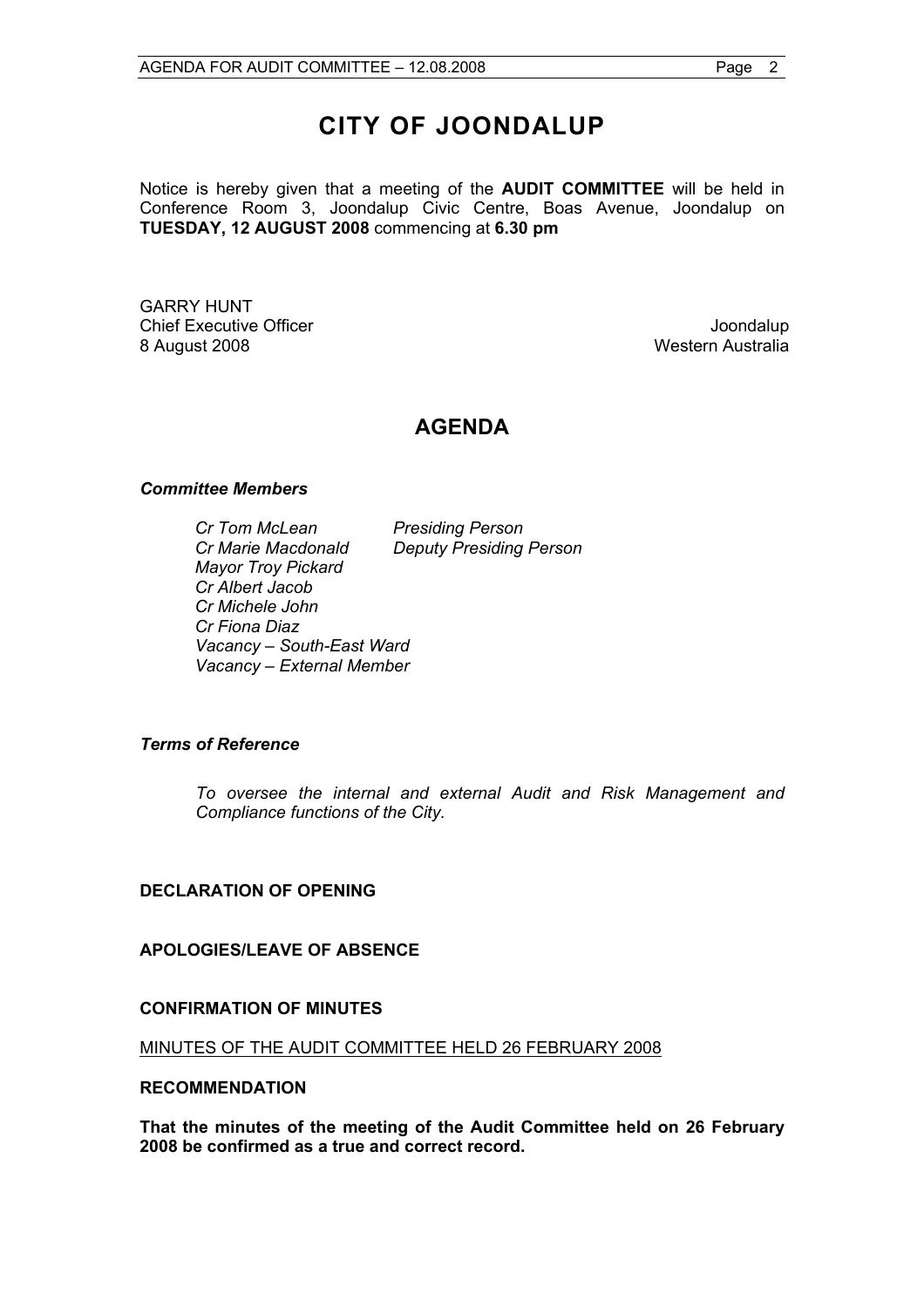#### **ANNOUNCEMENTS BY THE PRESIDING PERSON WITHOUT DISCUSSION**

#### **DECLARATIONS OF INTEREST**

#### **Disclosure of Financial Interests**

A declaration under this section requires that the nature of the interest must be disclosed. Consequently a member who has made a declaration must not preside, participate in, or be present during any discussion or decision-making procedure relating to the matter the subject of the declaration. An employee is required to disclose their financial interest and if required to do so by the Council must disclose the extent of the interest. Employees are required to disclose their financial interests where they are required to present verbal or written reports to the Council. Employees are able to continue to provide advice to the Council in the decision making process if they have disclosed their interest.

#### **Disclosure of interest affecting impartiality**

Elected members and staff are required under the Code of Conduct, in addition to declaring any financial interest, to declare any interest that may affect their impartiality in considering a matter. This declaration does not restrict any right to participate in or be present during the decision-making process. The Elected member/employee is also encouraged to disclose the nature of the interest.

| <b>Name/Position</b>      | Mr Garry Hunt, Chief Executive Officer               |
|---------------------------|------------------------------------------------------|
| <b>Item No/Subject</b>    | Item 6 - CEO's Credit Card Expenditure and           |
|                           | Item 7 - Increase in the Maximum Limit for the CEO's |
|                           | <b>Corporate Credit Card</b>                         |
| <b>Nature of interest</b> | Interest that may affect impartiality                |
| <b>Extent of Interest</b> | The CEO is the card holder                           |

#### **IDENTIFICATION OF MATTERS FOR WHICH THE MEETING MAY SIT BEHIND CLOSED DOORS**

#### **PETITIONS AND DEPUTATIONS**

**REPORTS** 

|                   |                                                                                         | Page |
|-------------------|-----------------------------------------------------------------------------------------|------|
| Item 1            | <b>Attendance of the City's Auditor</b>                                                 | 5    |
| Item <sub>2</sub> | Report - Contract Extensions<br>Half Yearly<br>(1January 2008 – 30 June 2008) – [07032] | 6    |
| Item <sub>3</sub> | <b>Material Variances for the Financial Year Ending</b><br>30 June 2009 - [66610]       | 8    |
| Item 4            | Write Off of Fixed Assets- [17394]                                                      | 11   |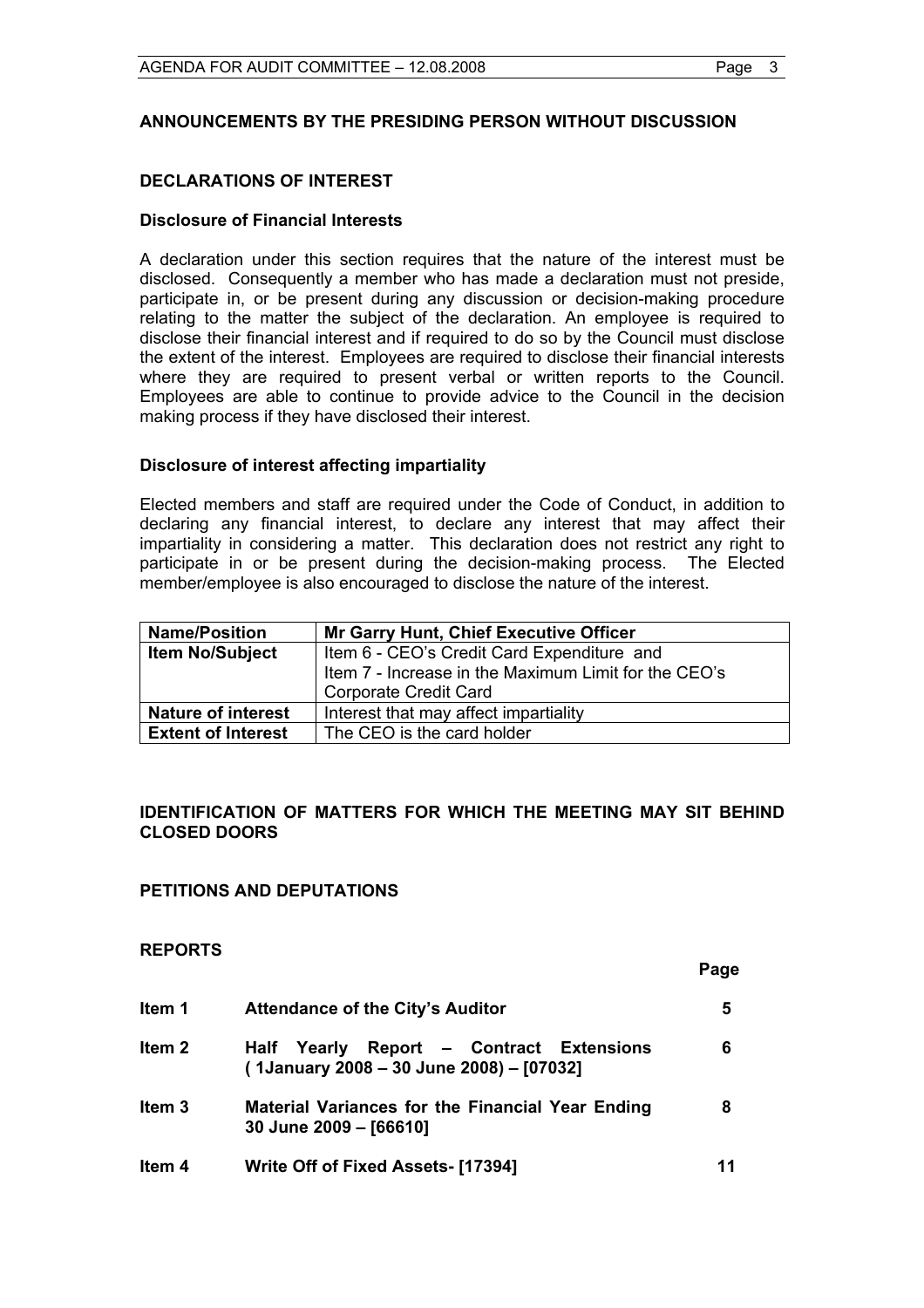| Item 5  | Quarterly Report – Corporate Credit Card Usage –<br>[09882] [18049]                                         | 14 |
|---------|-------------------------------------------------------------------------------------------------------------|----|
| ltem 6  | CEO's Credit Card Expenditure - [09882] [18049]                                                             | 16 |
| Item 7  | Increase in the Maximum Limit for the CEO's<br>Corporate Credit Card - [18049] [20006]                      | 18 |
| Item 8  | <b>Internal Audit Activity Report - [89528]</b>                                                             | 21 |
| Item 9  | Appointment of External Member of Audit<br>Committee - [50068]                                              | 23 |
| Item 10 | Half Yearly Report - Current Contractors<br>Cumulative Costs (1 January 2008 to 30 June<br>$2008 - [07032]$ | 27 |

#### **MOTIONS OF WHICH PREVIOUS NOTICE HAS BEEN GIVEN**

**REQUESTS FOR REPORTS FOR FUTURE CONSIDERATION** 

**CLOSURE**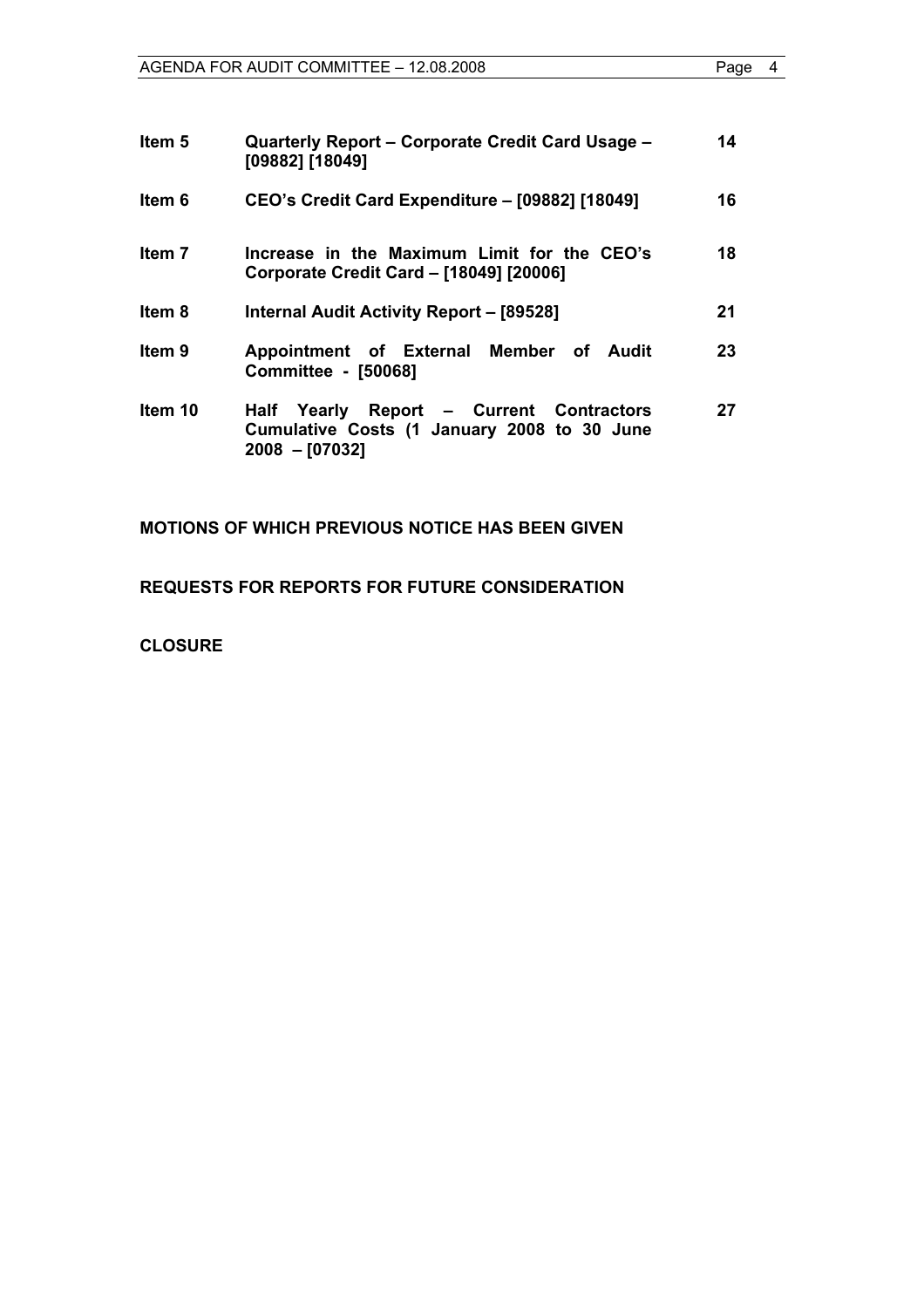## **ITEM 1 ATTENDANCE OF THE CITY'S AUDITOR – [07032]**

**WARD:** All

**RESPONSIBLE** Mr Mike Tidy **DIRECTOR:** Director Corporate Services

The City's Auditor, Mr Michael Hillgrove, has been invited to address the Audit Committee in relation to the forthcoming Audit.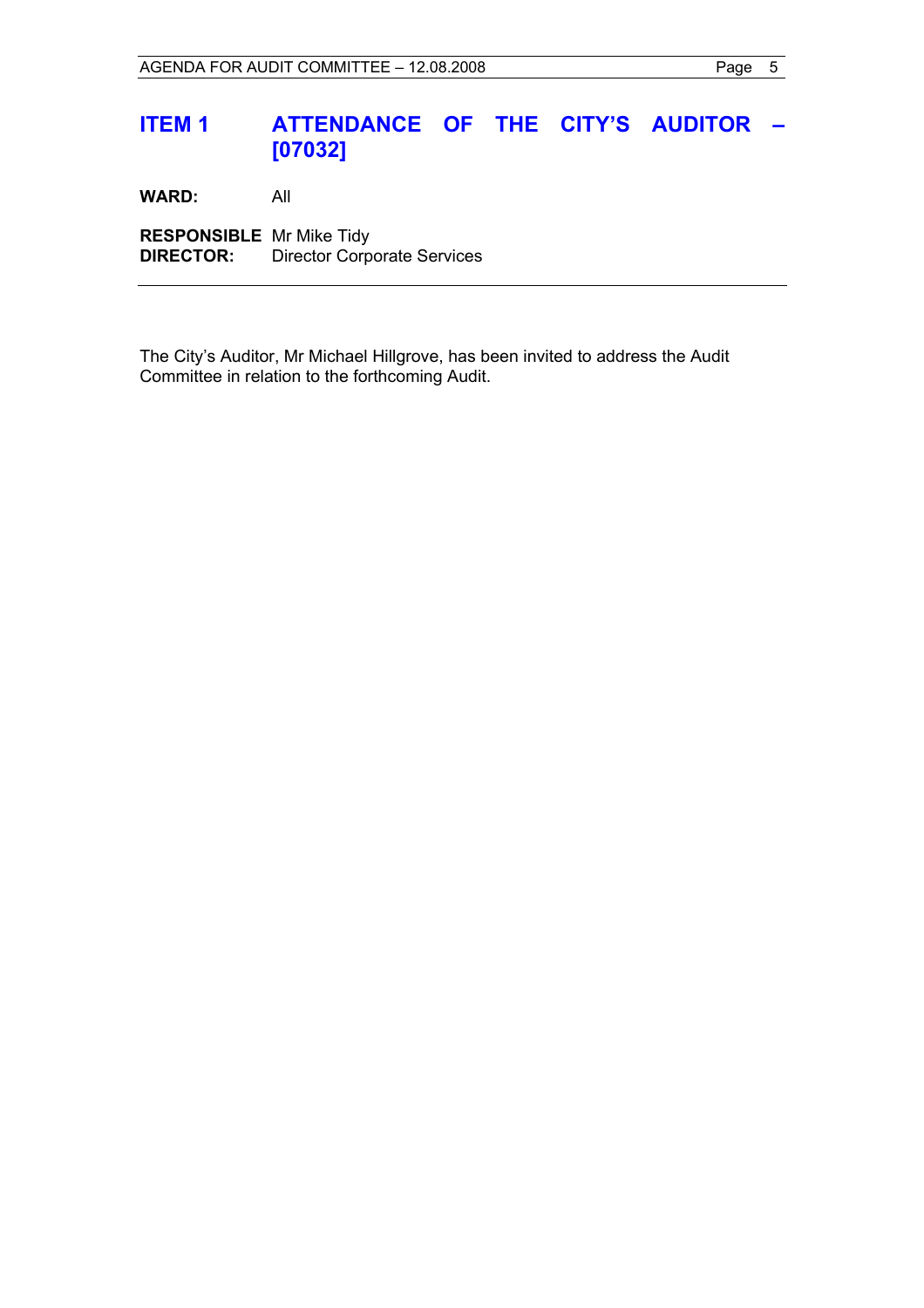## **ITEM 2 HALF YEARLY REPORT - CONTRACT EXTENSIONS** (**1 JANUARY 2008 - 30 JUNE 2008) – [07032]**

**WARD:** All

**RESPONSIBLE** Mr Mike Tidy **DIRECTOR:** Director Corporate Services

#### **PURPOSE**

The purpose of this report is to provide the Audit Committee with details of Contracts extended by the Chief Executive Officer between January 2008 and June 2008.

#### **EXECUTIVE SUMMARY**

The schedule of Contracts extended by the Chief Executive Officer during the halfyear ended on 30 June 2008 is provided in Attachment 1.

It is recommended that the Audit Committee:-

*NOTES the report detailing Contracts extended by the CEO during the period January 2008 to June 2008.* 

#### **BACKGROUND**

At its meeting held on 1 November 2005, Council resolved that a half-yearly report be prepared for the Audit Committee detailing Contracts that were originally approved by Council and have subsequently been extended by the Chief Executive Officer – CJ231-11/05.

#### **DETAILS**

Council has delegated to the CEO the authority to approve all Contract extensions on tenders approved by Council subject to a report to the Audit Committee being prepared on a half-yearly basis providing details of those Contracts extended.

#### **Issues and options considered:**

The report detailing Contracts extended by the CEO is provided in Attachment 1.

#### **Link to Strategic Plan:**

The report of Contracts extended by the CEO links to the Strategic Plan objective 1.3 "To lead and manage the City effectively".

#### **Legislation – Statutory Provisions:**

The City's legal advice is that under section 5.41(d) of the Local Government Act the CEO may be delegated the power to extend a Contract – provided the CEO does not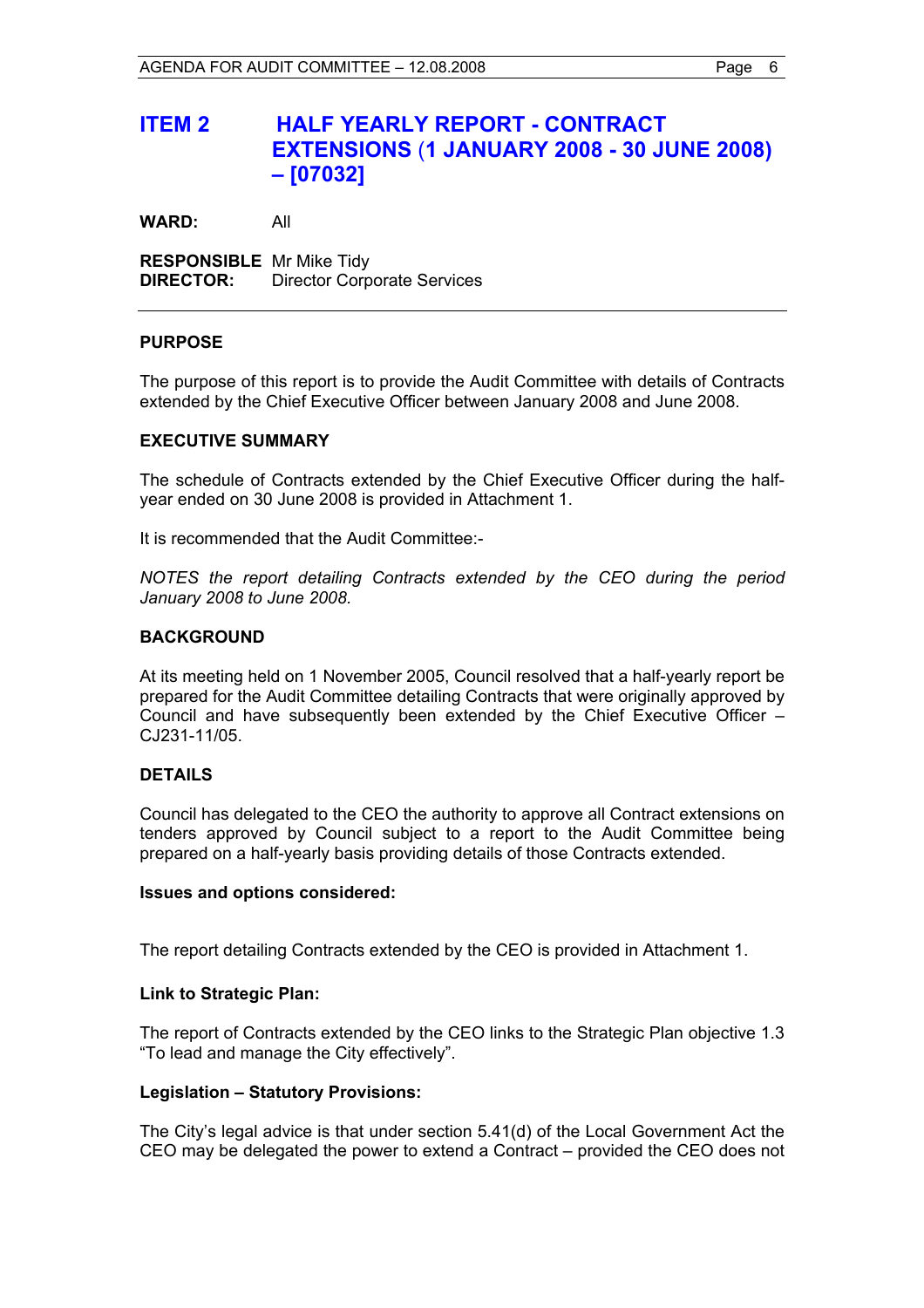extend the Contract beyond the "total term of the Contract" specified by the Council in the resolution.

#### **Risk Management considerations:**

The delegated authority to extend Contracts is limited to the original terms and conditions approved by resolution of Council when the tender was first awarded.

#### **Financial/Budget Implications:**

In accordance with each individual Contract and approved budget limits.

#### **Policy implications:**

Not applicable

#### **Regional Significance:**

Not applicable

#### **Sustainability implications:**

Not applicable

**Consultation:** 

Not applicable

#### **COMMENT**

This report provides the Audit Committee with details of Contracts originally approved by Council or by the CEO under delegated authority, which have subsequently been extended by the CEO during the period from January 2008 to June 2008.

#### **ATTACHMENTS**

Attachment 1 – Council Approved Contract Extensions by CEO

#### **VOTING REQUIREMENTS**

Simple majority.

#### **RECOMMENDATION**

**That the Audit Committee NOTES the report detailing Contracts extended by the CEO during the period January 2008 to June 2008.** 

*Appendix 1 refers*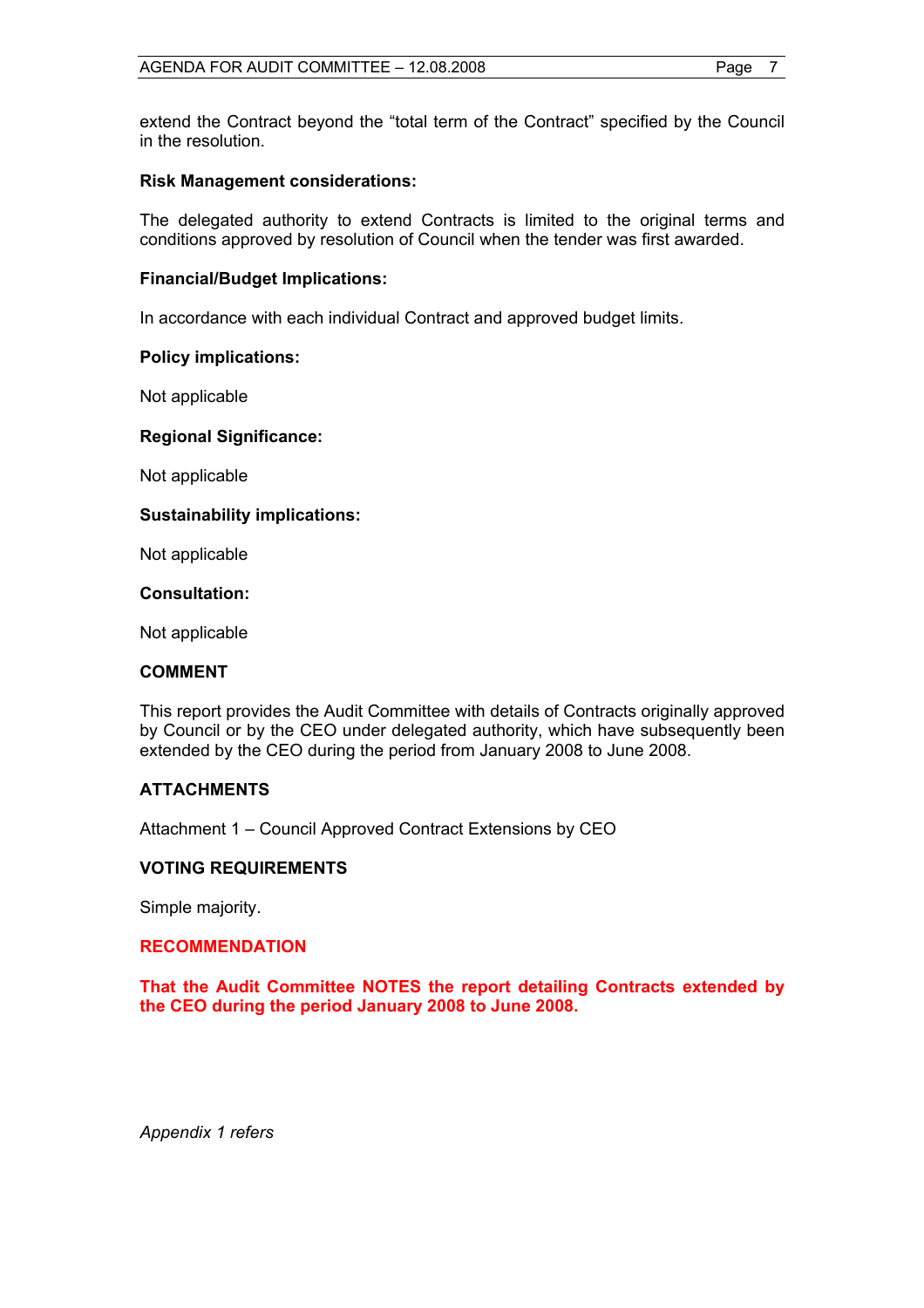## **ITEM 3 MATERIAL VARIANCES FOR THE FINANCIAL YEAR ENDING 30 JUNE 2009- [66610]**

**WARD:** All

**RESPONSIBLE** Mr Mike Tidy **DIRECTOR:** Corporate Services

#### **PURPOSE**

The purpose of this report is to seek Council determination as to what constitutes a material variance in the Monthly Financial Activity Statement, in respect of which an explanation is to be provided to Council.

#### **EXECUTIVE SUMMARY**

The Local Government Act 1995 and the Local Government (Financial Management) Regulations 1996 require that each financial year a local government is to adopt a materiality level for the purpose of reporting variances in the monthly statement of financial activity.

*This report recommends that Council ADOPTS for the Financial Year ending 30 June 2009 a variance amount of \$100,000 or 10 percent of the appropriate base, whichever is higher, to be a material variance for the purposes of reporting under Regulation 34 (5) of the Local Government (Financial Management) Regulations 1996.* 

#### **BACKGROUND**

The Local Government (Financial Management) Regulations 1996 – Financial Reports s.6.4 includes a Regulation 34 requiring the local government to prepare each month a statement of financial activity, as set out in the Rate Setting Statement included in the annual budget.

Regulation 34 (1) lists the details to be included in the statement of financial activity, among which are **material variances** between budget estimates and actual amounts of expenditure, revenue and income to the end of the month to which the statement relates.

Regulation 34 (2) (b) requires an **explanation** to be provided to Council for each of the material variances shown in each statement of financial activity.

Regulation 34 (5) prescribes that each financial year, a local government is to adopt a **percentage or value**, calculated in accordance with accounting standard AAS 5 (AASB 1031), to be used in statements of financial activity for reporting material variances.

This report recommends the percentage or value to be adopted in determining material variances for the purposes of Regulation 34 of the Local Government (Financial Management) Regulations 1996 as amended, during the current financial year.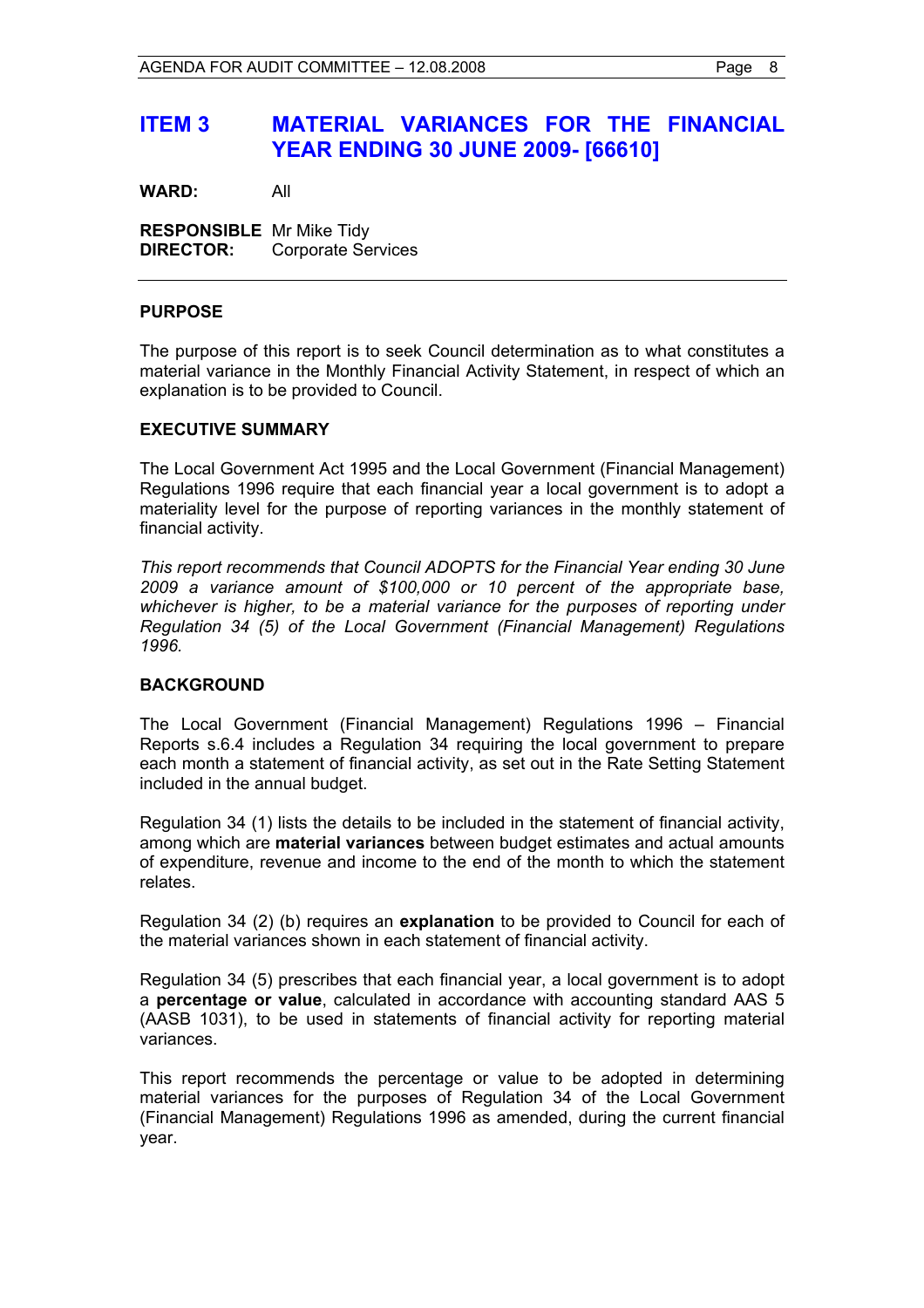#### **DETAILS**

Accounting Standard AASB 1031 defines materiality in relation to information to mean that information which if omitted, misstated or not disclosed has the potential to adversely affect decisions or the discharge of accountability by management or the governing body of the entity.

The Standard also provides that an amount, which is equal to or greater than 10 per cent of the appropriate base, may be presumed to be material, whilst an amount equal to or less than 5 per cent of the appropriate base may be presumed not to be material unless there is evidence to the contrary.

The value for material variances previously determined by Council is an amount of \$50,000 or 5%, whichever is the higher.

Having regard to the quantum of the Annual Budget, the content of AASB 1031 and considering other limits prescribed in the Local Government Regulations, particularly in respect of the recent increase to tendering limits, it is proposed that the Council adopts a combined percentage and value for material variances, to be an amount of \$100,000 or 10 percent of the appropriate base, whichever is higher.

In determining whether the variance amount of an item is material, the variance is to be compared with the corresponding budgeted revenue and expense amount to the end of the month to which the statement of financial activity relates.

#### **Issues and options considered:**

Australian Accounting Standard AASB 1031.

#### **Link to Strategic Plan:**

Objective 1.3 – To lead and manage the City effectively.

#### **Legislation – Statutory Provisions:**

Section 6.4 of the Local Government Act 1995 requires a local government to prepare an annual financial report for the preceding year and such other financial reports as are prescribed.

Regulation 34 of the Local Government (Financial Management) Regulations 1996 as amended, requires the local government to prepare each month a statement of financial activity reporting on the source and application of funds as set out in the annual budget.

#### **Risk Management considerations:**

Adoption of the materiality limits will satisfy statutory compliance requirements.

#### **Financial/Budget Implications:**

Not Applicable.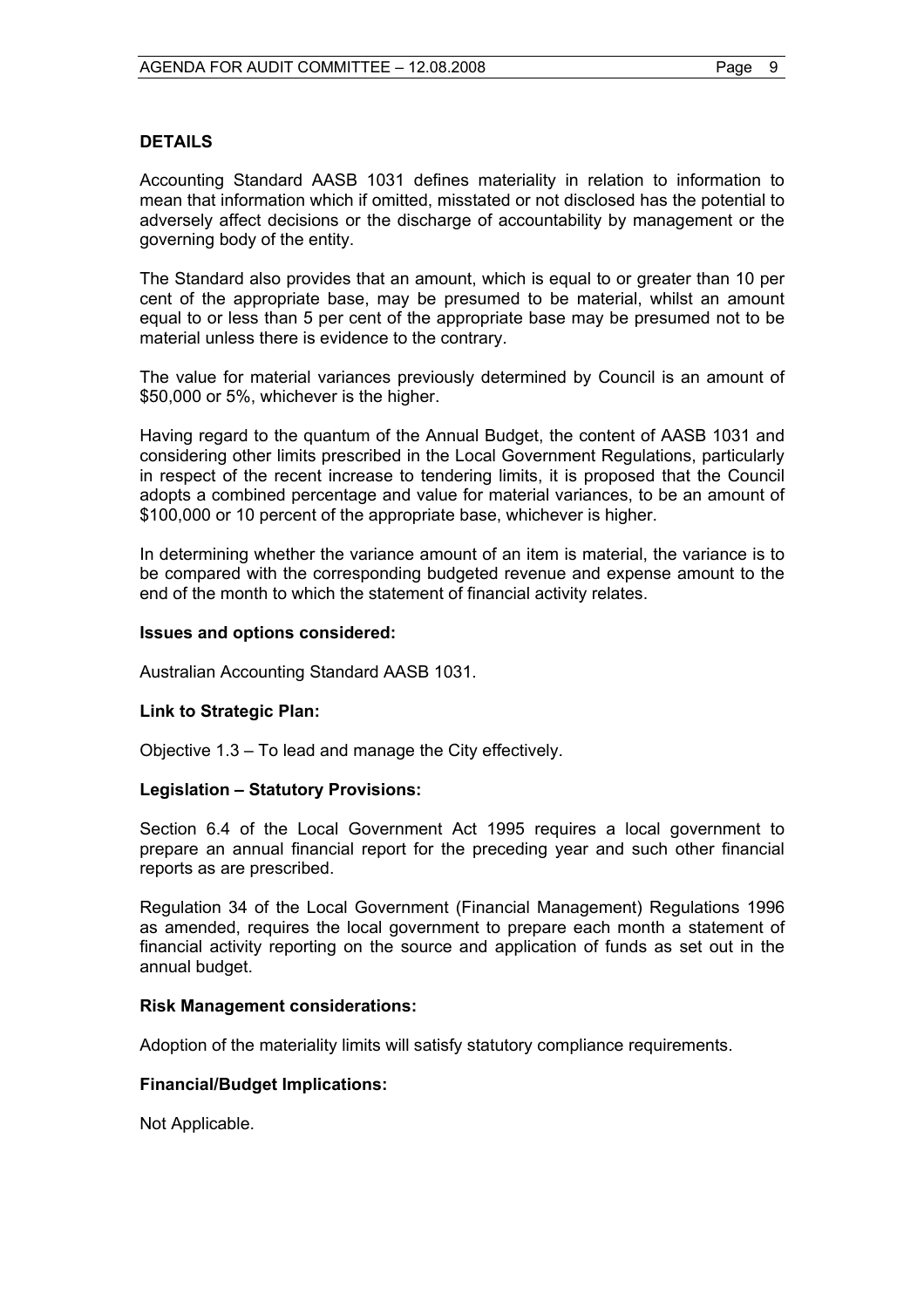#### **Policy implications:**

Policy 4.3 – The city has as its objective "to ensure that robust and transparent financial management is established and maintained to meet the Council's accountability to the community for the stewardship of community assets both now and into the future."

#### **Regional Significance:**

Not applicable.

#### **Sustainability implications:**

Reporting of variances assists in maintaining the ongoing financial sustainability of the City.

#### **Consultation:**

In accordance with Section 6.2 of the Local Government Act 1995, the annual budgets are prepared having regard to the Strategic Financial Plan, prepared under Section 5.56 of the Local Government Act 1995.

#### **COMMENT**

The adoption of the recommended materiality limits will satisfy the requirements of AASB 1031 and the amended Local Government (Financial Management) Regulations 1996.

#### **ATTACHMENTS**

Not applicable.

#### **VOTING REQUIREMENTS**

Simple majority.

#### **RECOMMENDATION**

**That the Audit Committee RECOMMENDS that Council ADOPTS for the Financial Year ending 30 June 2009 a variance amount of \$100,000 or 10 percent of the appropriate base, whichever is higher, to be a material variance for the purposes of reporting under Regulation 34 (5) of the Local Government (Financial Management) Regulations 1996.**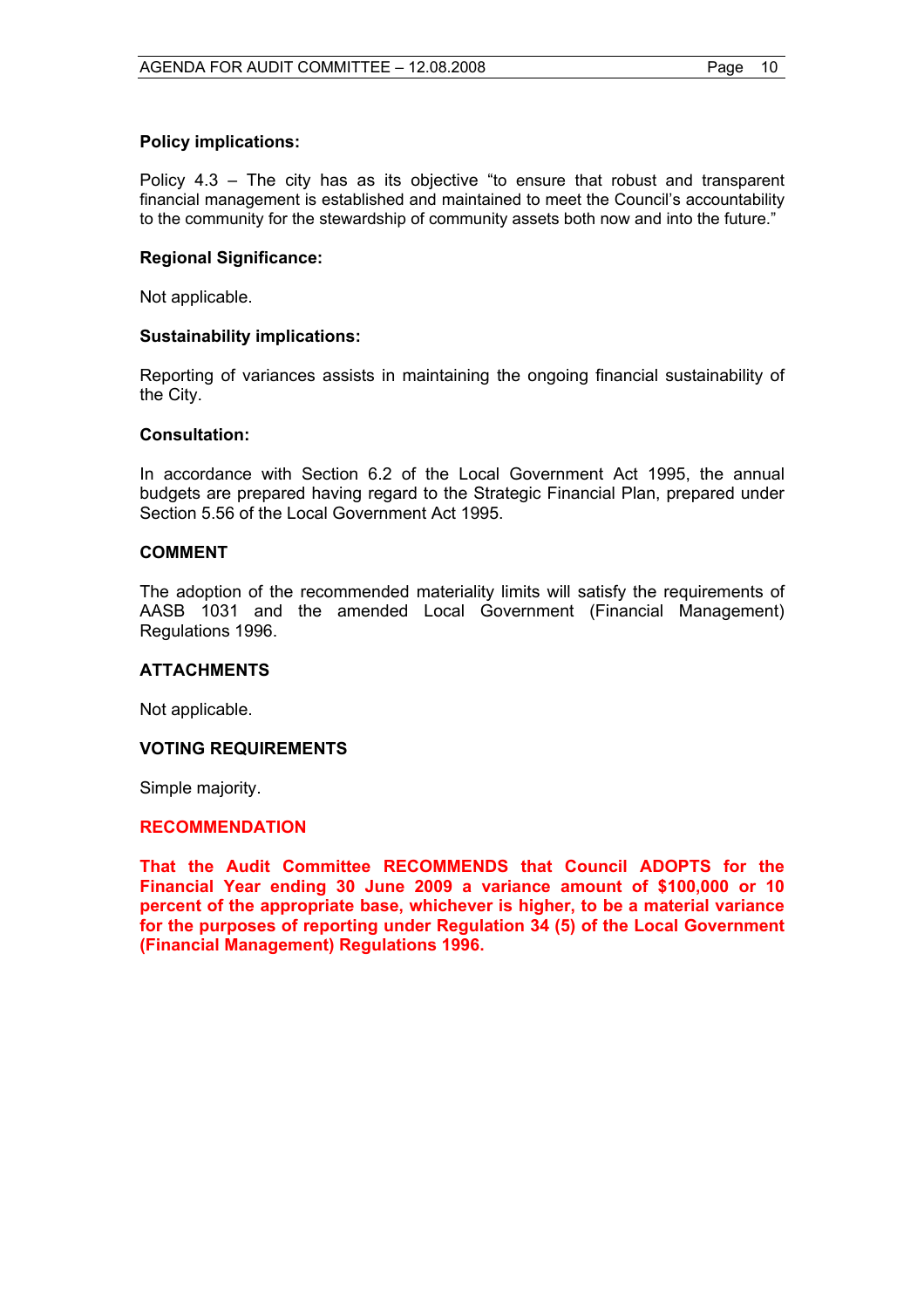## **ITEM 4 WRITE OFF OF FIXED ASSETS – [17394]**

**WARD:** All

**RESPONSIBLE** Mr Mike Tidy<br>**DIRECTOR:** Corporate Se **Corporate Services** 

#### **PURPOSE**

The purpose of this report is for the Audit Committee to consider and recommend to Council the write off of assets no longer held by the City.

#### **EXECUTIVE SUMMARY**

As part of the end of year financial process a stock take of the City's assets as recorded in the Assets Register was carried out, to confirm the existence of those assets. The stock take revealed that a total of 173 individual assets were no longer held by the City. The net carrying value of those assets as at the end of May 2008 was \$70,136.59. Investigations have determined, where possible, various reasons for the differences between the City's asset records and the results of the stock take but in many cases the age of them has meant that this is not possible. The investigations have also established that where a reason has not been identified there is no prospect of locating the asset.

 *It is recommended that Council write off identified assets no longer held by the City as listed at Attachment 1, with a current combined carrying value of \$70,136.59.* 

#### **BACKGROUND**

Section 6.5 (b) of the Local Government Act 1995 requires the CEO of the City to keep all accounts and records up to date.

An end of financial year stock take has identified 173 individual assets still recorded in the Asset Register that are no longer held by the City. Investigations have been conducted to establish any reasons for the difference in the City's asset records and the assets held and concluded that there is no prospect of locating the assets concerned. Having established the latter, it is essential that the Asset Register is updated by the write off of these assets no longer held

#### **DETAILS**

A detailed listing of the assets identified by stock take as no longer held by the City is provided in Attachment 1. Of the 173 assets identified, 107 are currently fully depreciated with a book value of nil. The remaining 66 items have a book value of \$70,136.59. The highest individually valued item is \$7,311.84.

Investigations reveal the following reasons for some of the assets not being able to be located:

i) A number of assets, such as mowers and IT and other general equipment, have been disposed of or replaced by new items at different times without appropriate update of the disposal in the Asset Register.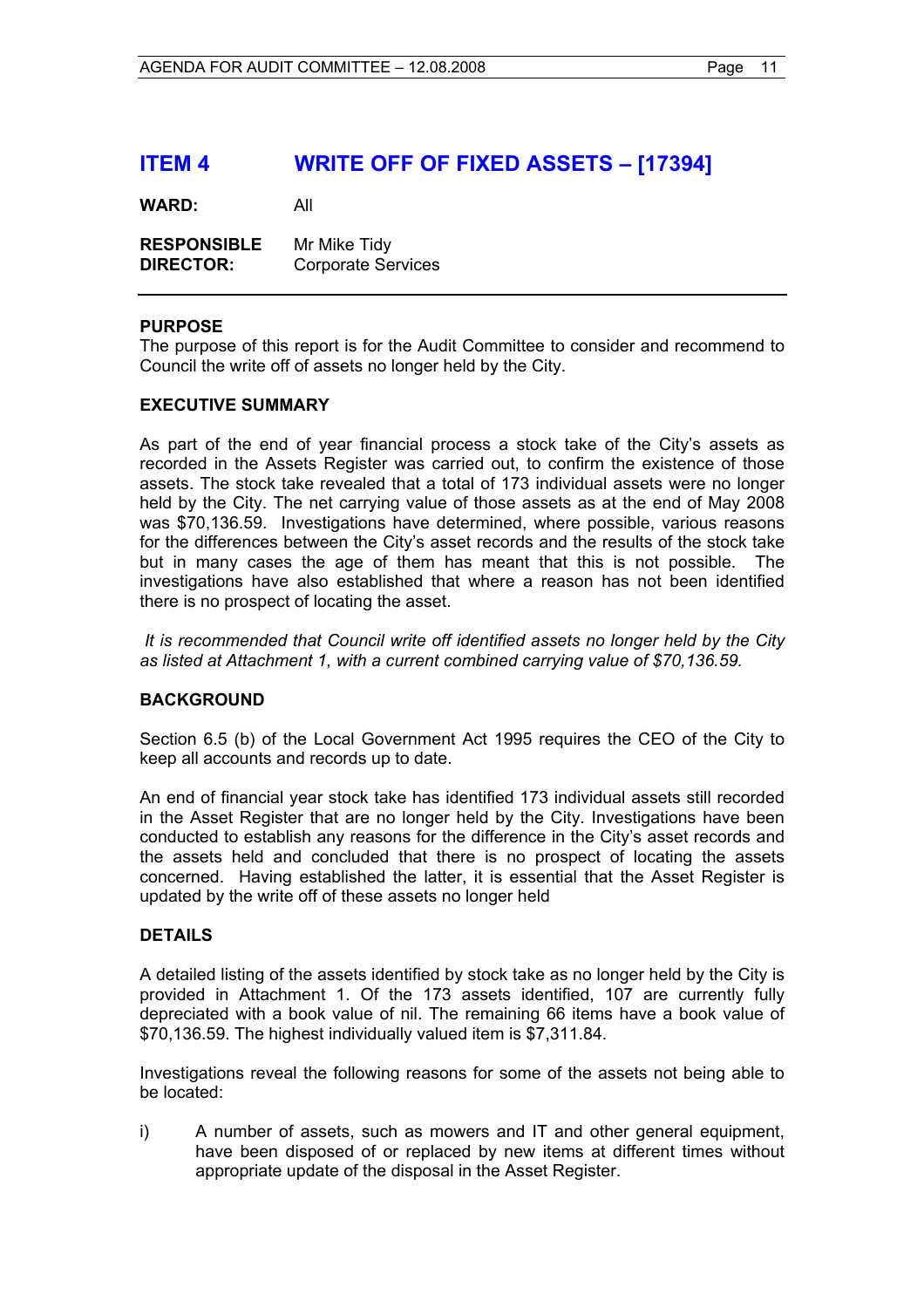(ii) Many of the assets are of a very low value and would in current circumstances not be capitalised and placed on the asset register. It is probable that officers were not aware that they were capitalised assets when they were disposed of.

The responsibility of maintaining the Asset Register has recently been transferred from Asset Management to Financial Services and a new Asset Control Procedure is currently being documented that will control omissions of this nature.

#### **Issues and options considered:**

A revised Asset Control Procedure is being documented to prevent similar incidents in the future.

#### **Link to Strategic Plan:**

Objective 1.3 To lead and manage the City effectively

#### **Legislation – Statutory Provisions:**

Section 6.5 (b) of the Local Government Act 1995 Regulation 5 (1) (d) (iii) of the Local Government (Financial Management) Regulations 1996

#### **Risk Management considerations:**

The total value of the assets to be written off represents less than 0.5% of the total carrying value of assets held by the City at 30 June 2008.

#### **Financial/Budget Implications:**

A provision for write off of assets has been created at the end of 2007/08 financial year to account for the carrying value of identified assets recommended for write off.

#### **COMMENT**

Stock take identified assets that are no longer in the procession of the city need to be removed from the Asset Register and the combined book value of those assets be written off. Asset control procedures are being revised and tightened to prevent future omission.

#### **ATTACHMENTS**

Attachment 1 – Detailed list of assets identified for retirement from the Asset Register with corresponding book value of individual assets.

#### **VOTING REQUIREMENTS**

Simple majority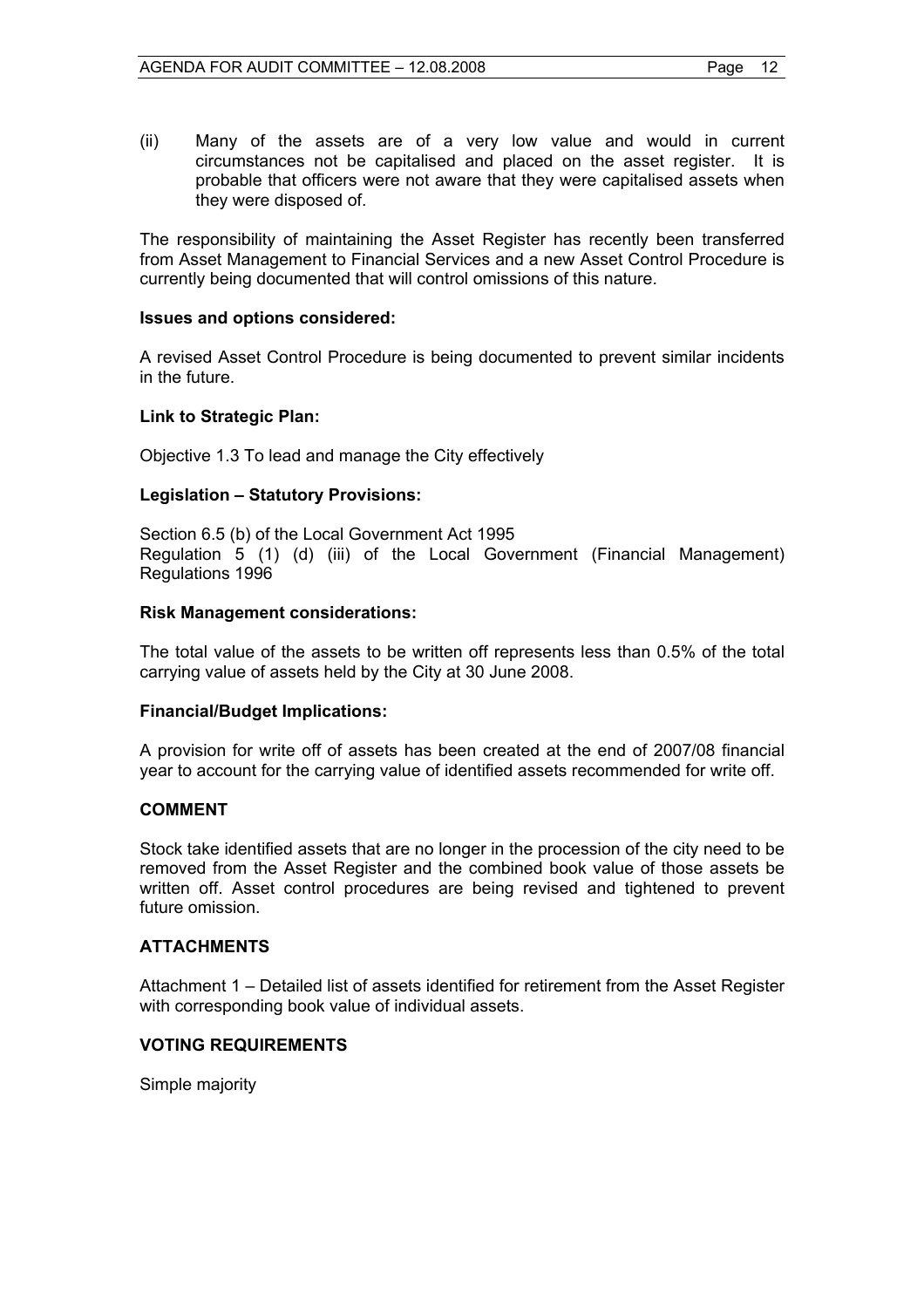#### **RECOMMENDATION**

**That the Audit Committee RECOMMENDS that Council writes off identified assets no longer held by the City as listed at Attachment 1 to this Report, with a current combined carrying value of \$70,136.59.** 

*Appendix 2 refers*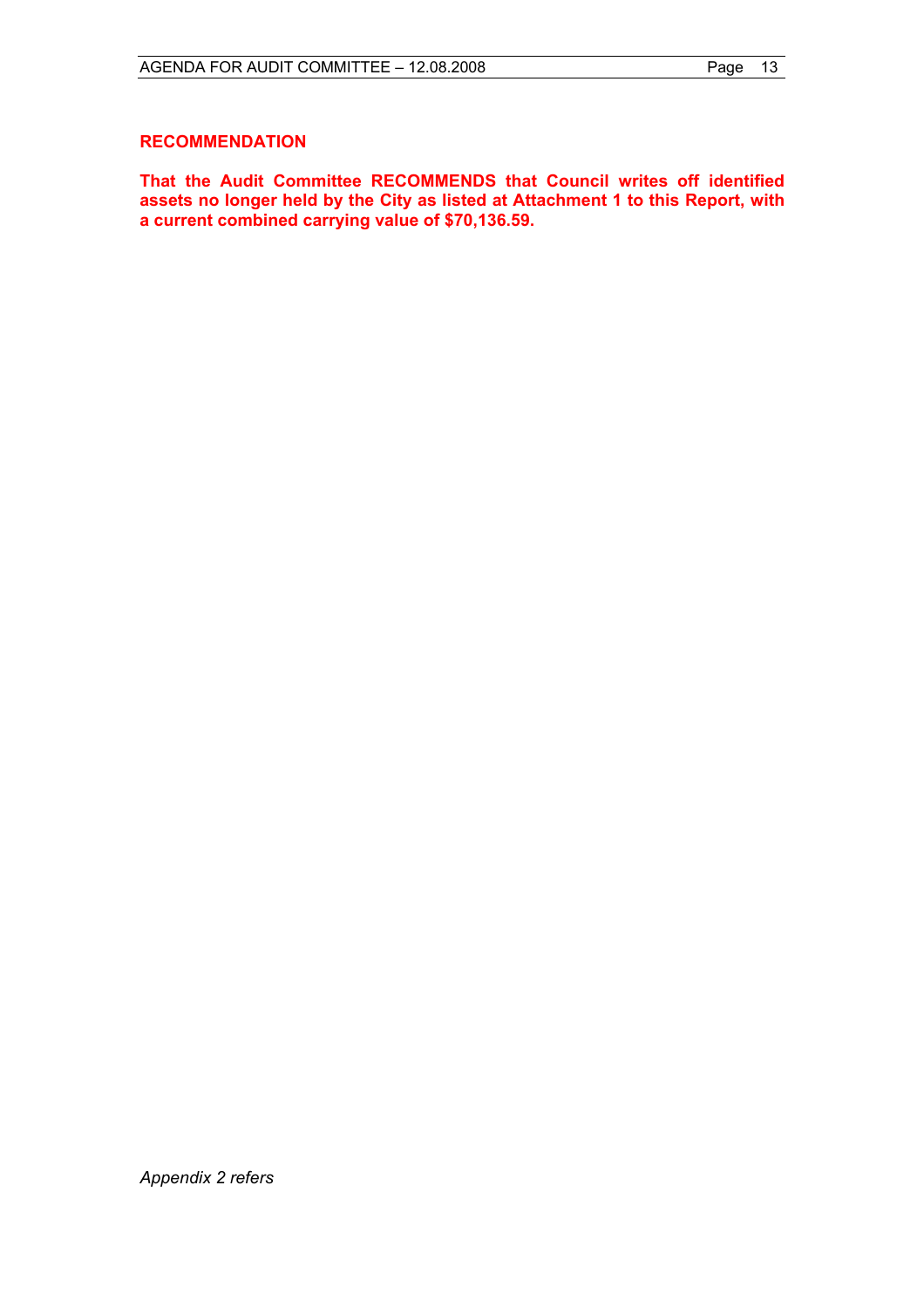## **ITEM 5 QUARTERLY REPORT - CORPORATE CREDIT CARD USAGE - [09882] [18049]**

**WARD:** All

**RESPONSIBLE** Mr Mike Tidy **DIRECTOR:** Corporate Services

#### **PURPOSE**

The purpose of this report is to provide the Audit Committee with details of the corporate credit card usage of the CEO for the quarter ended 31 March 2008.

#### **EXECUTIVE SUMMARY**

The report of the CEO's credit card usage for the quarter ended 31 March 2008 is attached.

*It is recommended that the Audit Committee NOTES the report on the corporate credit card usage of the CEO for the quarter ended 31 March 2008 as shown on Attachment 1 to this Report.*

#### **BACKGROUND**

At its meeting held on 11 October 2005 (Item CJ210-10/05 refers), Council inter alia resolved that a quarterly report on the corporate credit card usage of the CEO is to be prepared and presented to the Audit Committee.

#### **DETAILS**

The report listing all credit card payments made by the CEO for the quarter, including bank fees, is set out in Attachment 1.

#### **Issues and options considered:**

As provided in CJ210 – 10/05.

#### **Link to Strategic Plan:**

The report on credit card usage links to the Strategic Plan outcome of: "The City of Joondalup is a sustainable and accountable business" and in particular objective 4.1 which is "to manage the business in a responsible and accountable manner".

#### **Legislation – Statutory Provisions:**

Regulation 11(1) of the Local Government (Financial Management) Regulations 1996 requires a local government to develop procedures for the authorisation and payment of accounts to ensure that there is effective security for, and properly authorised use of credit cards.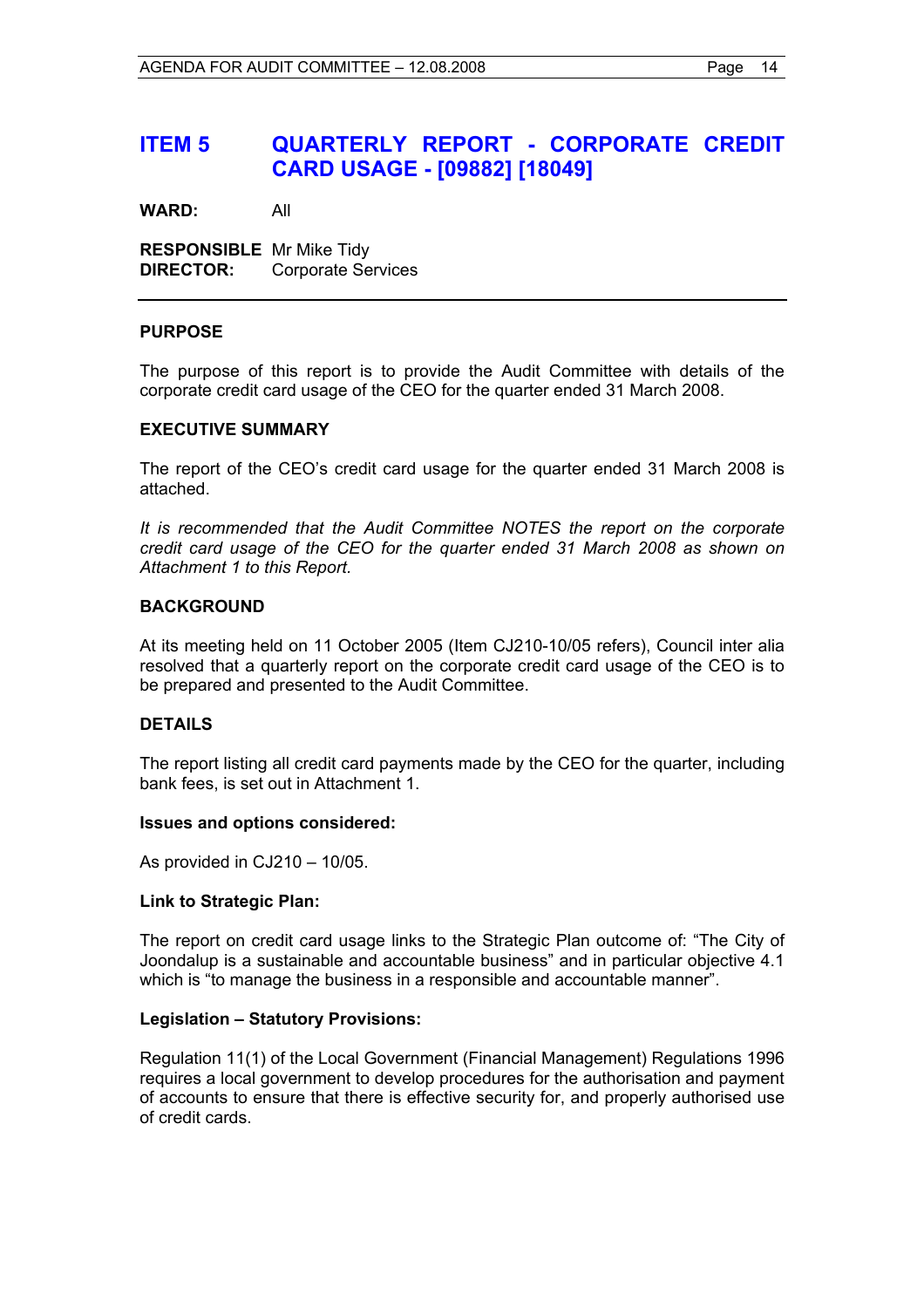#### **Risk Management considerations:**

In accordance with the City's Corporate Procedure 5.9 Use of Credit/Charge Cards, the CEO's credit card currently has a maximum limit of \$5,000. All expenditure incurred by the CEO by way of credit card is authorised by the Director Corporate Services. It is also a requirement, by resolution of Council, that the CEO's credit card expenditure is reviewed by the Audit Committee on a quarterly basis. The procedure additionally covers matters such as the issue and return of credit cards, lost or stolen cards, what purchases can be made by credit cards, documentation requirements and management review.

#### **Financial/Budget Implications:**

Not Applicable.

#### **Policy Implications:**

Not Applicable.

#### **Regional Significance:**

Not Applicable.

#### **Sustainability Implications:**

By ensuring that expenditure is incurred in accordance with procedures and within budget parameters, financial viability and sustainability is maintained.

#### **Consultation:**

Not Applicable.

#### **COMMENT**

The CEO's credit card usage is in accordance with Corporate Procedure 5.9 - Use of Credit/Charge Cards - and the Contract of Employment of the CEO, with all expenditure being business related and authorised by the Director Corporate Services.

#### **ATTACHMENTS**

Attachment 1 CEO Credit Card Expenditure for the Quarter Ended 31 March 2008.

#### **RECOMMENDATION**

**That the Audit Committee NOTES the report on the corporate credit card usage of the CEO for the quarter ended 31 March 2008 as shown on Attachment 1 to this Report.** 

*Appendix 3 refers*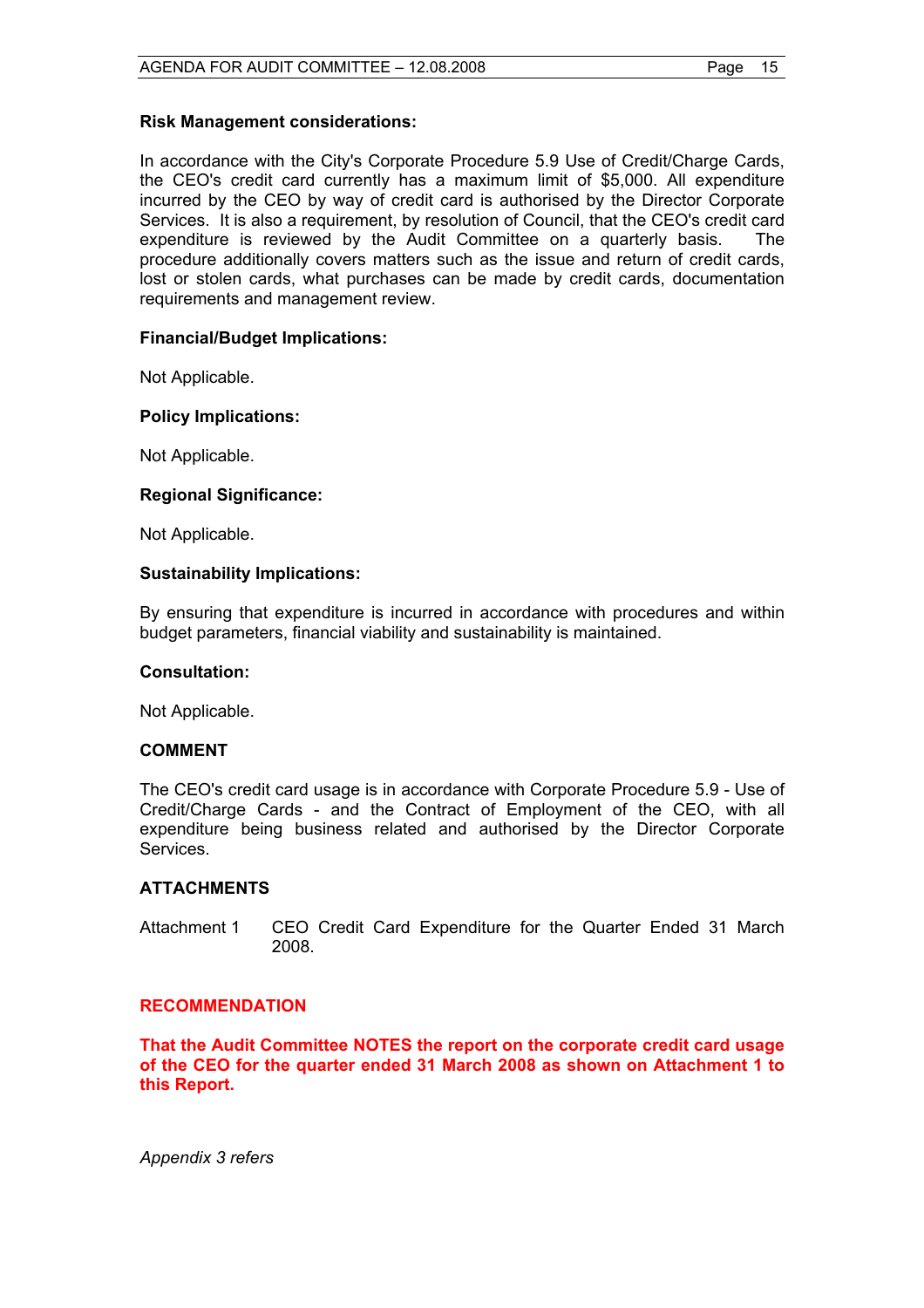## **ITEM 6 CEO'S CREDIT CARD EXPENDITURE – [09882] [18049]**

**Ward** All

**RESPONSIBLE** Mike Tidy **DIRECTOR:** Corporate Services

#### **PURPOSE**

The purpose of this report is to provide the Audit Committee with details of the corporate credit card usage of the CEO for the quarter ended 30 June 2008.

#### **EXECUTIVE SUMMARY**

The report of the CEO's credit card usage for the quarter ended 30 June 2008 is attached.

*It is recommended that the Audit Committee NOTES the report on the corporate credit card usage of the CEO for the quarter ended 30 June 2008.* 

#### **BACKGROUND**

At its meeting held on 11 October 2005, Council inter alia resolved that a quarterly report on the corporate credit card usage of the CEO is to be prepared and presented to the Audit Committee - CJ210-10/05.

#### **DETAILS**

The report listing all credit card payments made by the CEO for the quarter, including bank fees, is set out in attachment 1.

#### **Issues and options considered:**

As provided in CJ210 – 10/05.

#### **Link to Strategic Plan:**

The report on credit card usage links to the Strategic Plan 2008-2011 objective 1.1 to ensure that the processes of Local Government are carried out in a manner that is ethical, transparent and accountable.

#### **Legislation – Statutory Provisions:**

Regulation 11(1) of the Local Government (Financial Management) Regulations 1996 requires a local government to develop procedures for the authorisation and payment of accounts to ensure that there is effective security for, and properly authorised use of credit cards.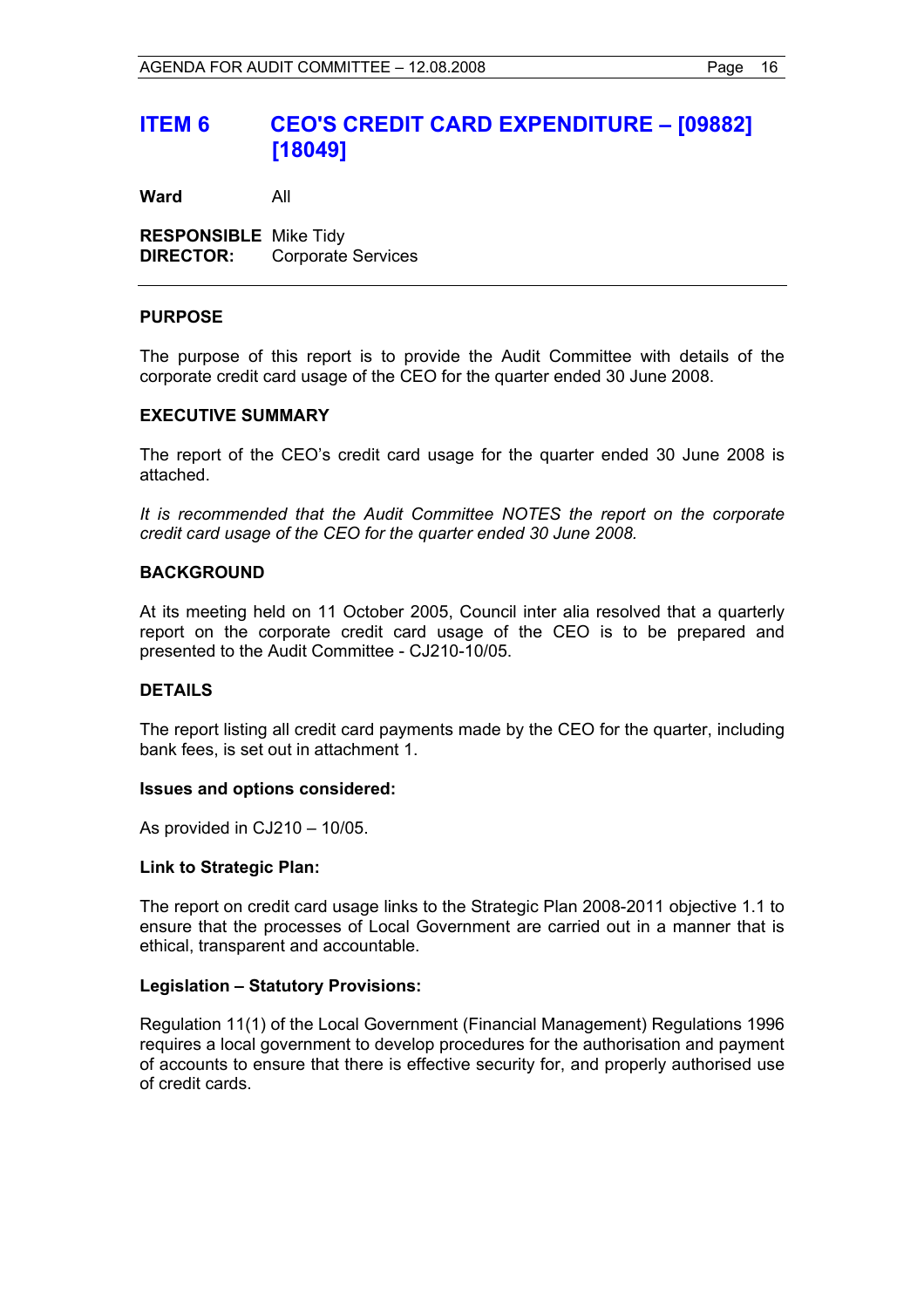#### **Risk Management considerations:**

In accordance with the City's Corporate Procedure 5.9 Use of Credit/Charge Cards, the CEO's credit card has a maximum limit of \$5,000. All expenditure incurred by the CEO by way of credit card is authorised by the Director Corporate Services. It is also a requirement, by resolution of Council, that the CEO's credit card expenditure is reviewed by the Audit Committee on a quarterly basis. The procedure additionally covers matters such as the issue and return of credit cards, lost or stolen cards, what purchases can be made by credit cards, documentation requirements and management review.

#### **Financial/Budget Implications:**

Not Applicable.

#### **Policy implications:**

Not Applicable.

#### **Regional Significance:**

Not Applicable.

#### **Sustainability implications:**

By ensuring that expenditure is incurred in accordance with procedures and within budget parameters, financial viability and sustainability is maintained.

#### **Consultation:**

Not Applicable.

#### **COMMENT**

The CEO's credit card usage is in accordance with Corporate Procedure 5.9 - Use of Credit/Charge Cards - and the Contract of Employment of the CEO, with all expenditure being business related and authorised by the Director Corporate Services.

#### **ATTACHMENTS**

Attachment 1 - CEO Credit Card Expenditure for the Quarter Ended 30 June 2008.

#### **VOTING REQUIREMENTS**

Not Applicable

#### **RECOMMENDATION**

**That the Audit Committee NOTES the report on the corporate credit card usage of the CEO for the quarter ended 30 June 2008.** 

*Appendix 4 refers*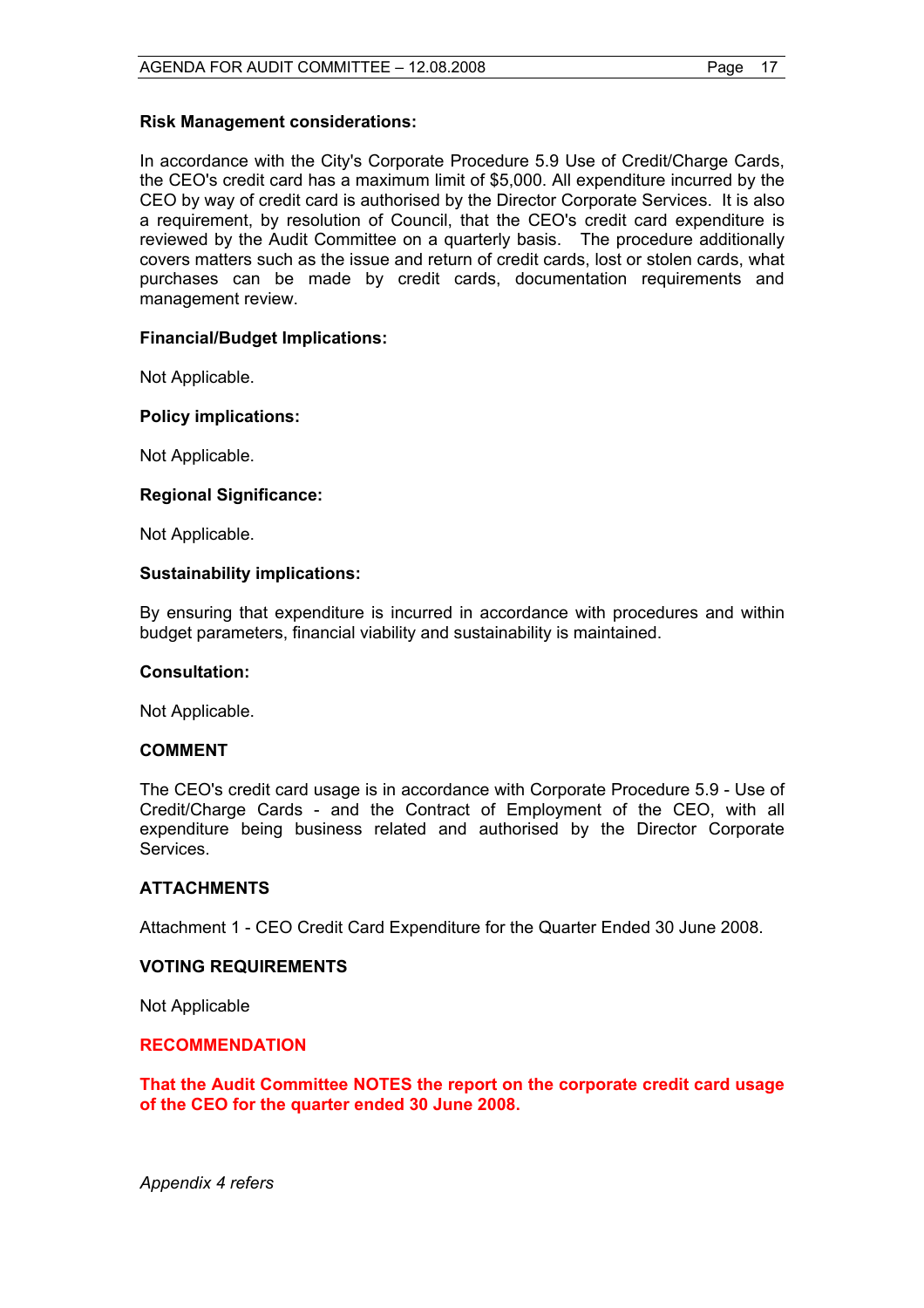## **ITEM 7 INCREASE IN THE MAXIMUM LIMIT FOR THE CEO'S CORPORATE CREDIT CARD – [18049] [20006]**

**WARD:** All

**RESPONSIBLE** Mr Mike Tidy **DIRECTOR:** Corporate Services

#### **PURPOSE**

The purpose of this report is to seek recommendation of the Audit Committee for Council to approve an increase in the credit card limit for the CEO's corporate credit card from \$5,000 to \$10,000.

#### **EXECUTIVE SUMMARY**

The current limit on the CEO's corporate credit card is \$5,000. The CEO and the Mayor will be travelling to South Africa in September 2008 representing the City of Joondalup. The CEO will need to meet a number of expenses along the way and be prepared to cover emergency situations which may include airfares or accommodation. Last year the CEO credit card limit was temporarily increased for a similar situation.

*It is recommended that the Audit Committee recommend to the Council to authorise a permanent increase in the CEO's corporate credit card limit from \$5,000 to \$10,000.* 

#### **BACKGROUND**

The CEO has a corporate credit card with a maximum limit of \$5,000. This arrangement has been in place for a number of years. In September 2008 the CEO and the Mayor are travelling overseas representing the City of Joondalup. Although there will be expenses paid in advance prior to their departure there will need to be some costs picked up along the way and in addition there will need to be provision to cover emergency situations which could involve airfares, accommodation or other travel expenses. It is felt that the current CEO corporate credit card limit of \$5,000 is probably not sufficient to cover this situation. The credit card limit was temporarily increased last year for a similar situation. It is proposed to increase the limit to \$10,000 on a permanent basis to cover possible eventualities on this year's trip and other planned overseas travel in future years.

#### **DETAILS**

#### **Issues and options considered:**

The alternatives to what is proposed would include that there be no increase to the credit card limit or if it is accepted that some increase is warranted that it be for a different amount than that proposed.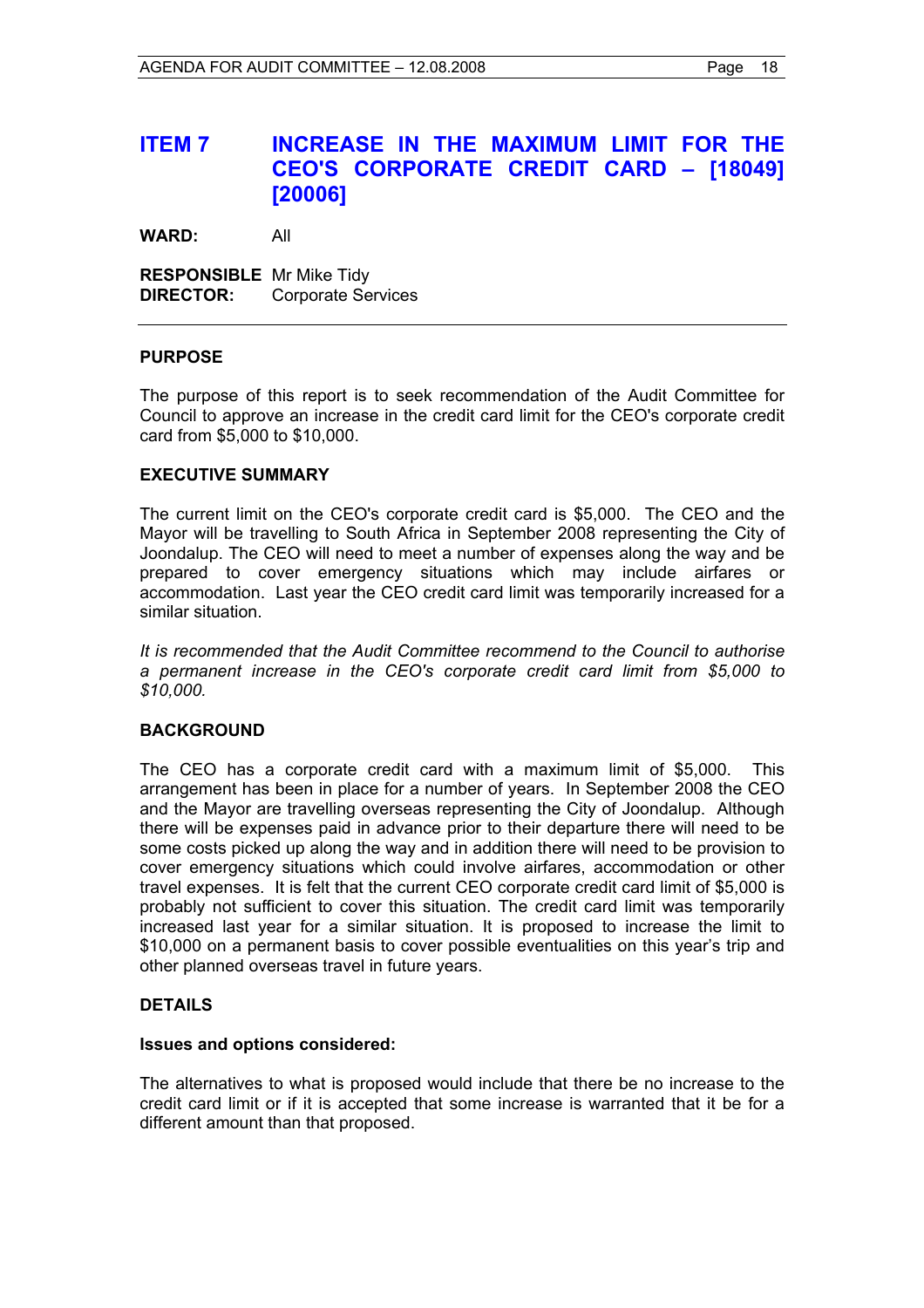It is considered that the current \$5,000 limit is simply too low to provide any security or assurance to cover emergency situations and incidental expenses that might arise in relation to an international trip. The basic upfront airfares and accommodation for the Mayor and the CEO that will be paid prior to their departure exceed \$10,000. It is strongly felt that the increase in the CEO's corporate credit card limit from \$5,000 to \$10,000 provides the best assurance and is a safe and secure way to provide for emergency situations away from Australia.

#### **Link to Strategic Plan:**

Leadership and governance 1.3 To lead and manage the City effectively

#### **Legislation – Statutory Provisions:**

Regulation 11(1) of the Local Government (Financial Management) Regulations 1996 requires the local government to develop procedures for the authorisation and payment of accounts to ensure that there is effective security for, and properly authorised use of credit cards.

#### **Risk Management considerations:**

All expenditure incurred via the CEO by way of credit card is authorised by the Director Corporate Services and is reported quarterly to the Audit Committee. The report identifies all of the individual transactions that have taken place on the corporate credit card. Increasing the limit from \$5,000 to \$10,000 does not cause a significant increase from a risk management perspective given the current procedures and arrangements that are in place.

#### **Financial/Budget Implications:**

The increase in the limit from \$5,000 to \$10,000 has no direct financial or budget implications and the costs of overseas travel have been fully budgeted for.

#### **Policy implications:**

Not applicable.

#### **Regional Significance:**

Not applicable.

#### **Sustainability implications:**

The process of ensuring that expenditure has occurred in accordance with procedures and within budget parameters ensures financial viability and sustainability.

#### **Consultation:**

Not applicable.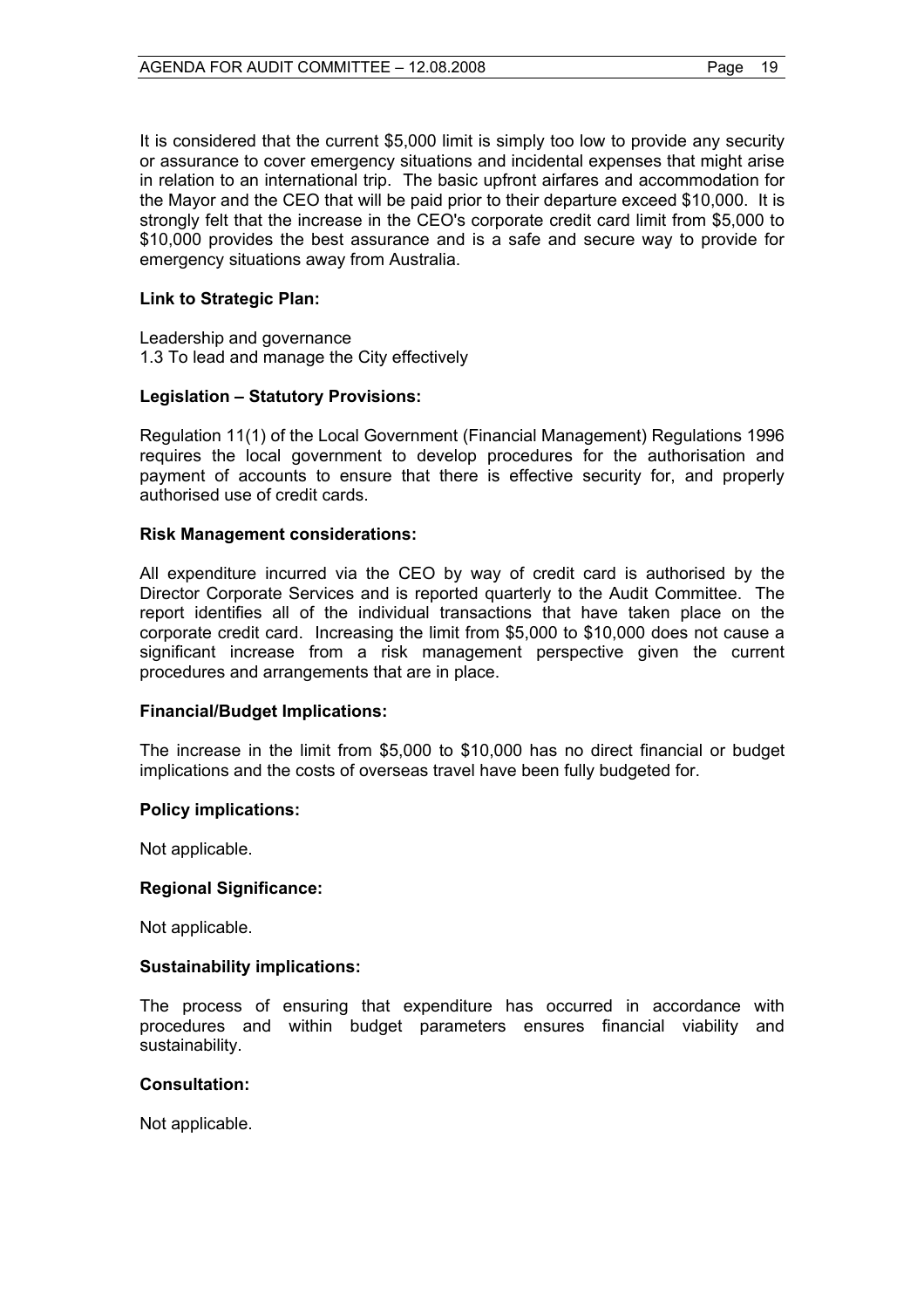#### **COMMENT**

The proposed international trip clearly indicates that the CEO's corporate credit card with the current limit of \$5,000 does not provide sufficient cover should there be an emergency situation that might require airfares or accommodation to be covered as well as the incidental expenses that will be incurred on the trip. Increasing the corporate credit card limit is an expedient and effective way of providing a level of financial security in relation travel overseas.

#### **ATTACHMENTS**

Not applicable.

#### **VOTING REQUIREMENTS**

Simple majority.

#### **RECOMMENDATION**

**That the Audit Committee RECOMMENDS that Council APPROVES a permanent increase in the CEO's corporate credit card limit from \$5,000 to \$10,000.**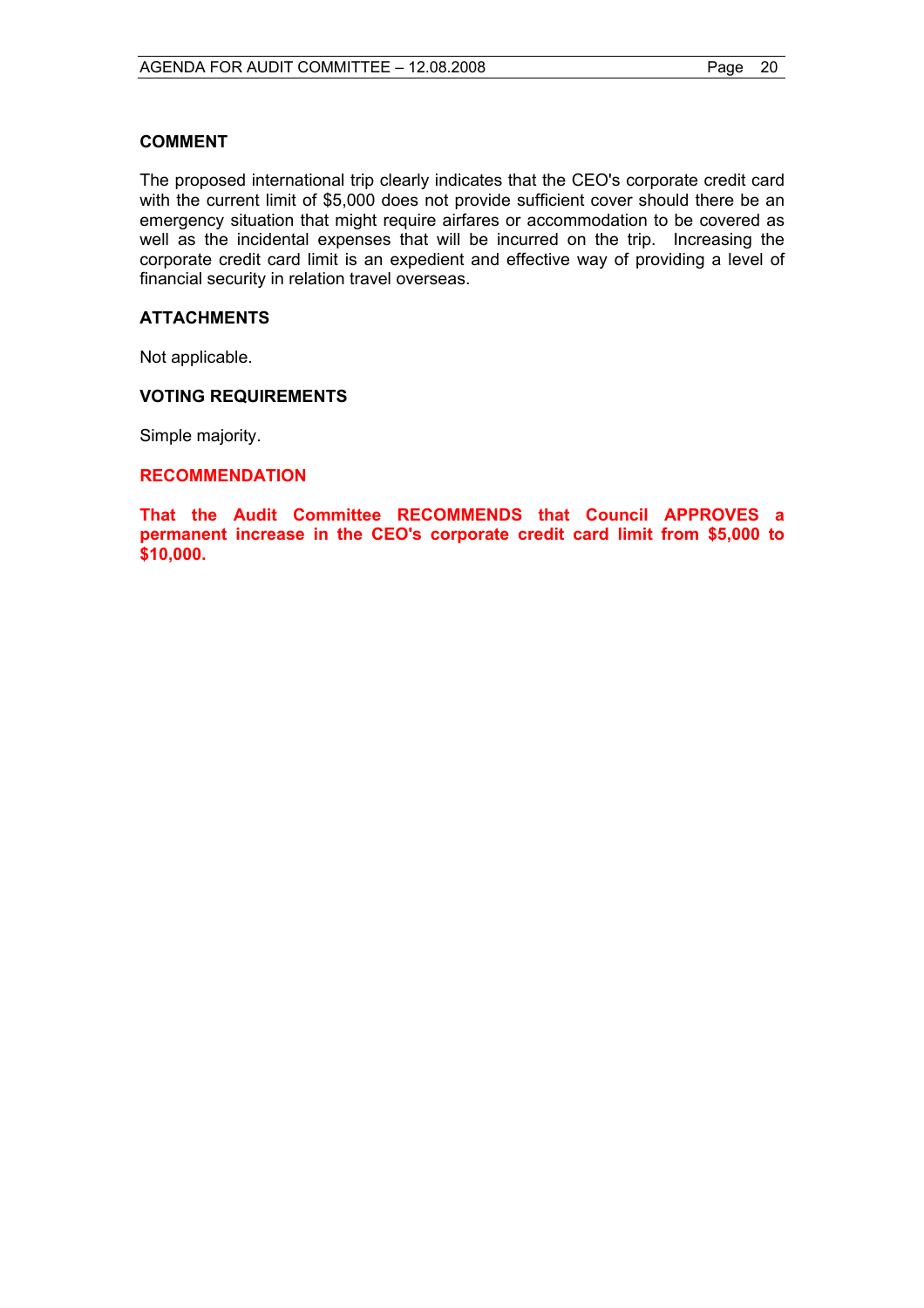### **ITEM 8 INTERNAL AUDIT ACTIVITY REPORT – [89528]**

**WARD:** All

**RESPONSIBLE** Mr Garry Hunt **DIRECTOR:** Office of the CEO

#### **PURPOSE**

This report is to provide information to the Audit Committee on Internal Audit activity for 2007/2008.

#### **EXECUTIVE SUMMARY**

To minimise risk within the City an annual Internal Audit Plan is developed. The plan sets out a programme of internal audits to guide the work of the Internal Auditor and also allows for unspecified management requests, specialist advice and investigations.

*It is recommended that the Audit Committee NOTES the Internal Audit activity for 2007/2008.* 

#### **BACKGROUND**

Part 7 of the *Local Government Act 1995* sets out the requirements in relation to the conduct of audits of local governments. This includes provisions for the establishment of regulations in relation to the conduct of audits and these are in turn set out in the *Local Government (Audit) Regulations 1996.* 

#### **DETAILS**

The Audit Plan sets out the programme to be implemented during 2007/2008 by the City's Internal Auditor. At its meeting of 16 August 2007 The Audit Plan was presented to and noted by the Audit Committee.

#### **Issues and options considered:**

Not applicable

#### **Link to Strategic Plan:**

- 1.1 OBJECTIVE: To ensure that the processes of local governance are carried out in a manner that is ethical, transparent and accountable.
- 1.3 OBJECTIVE: To lead and manage the City effectively.

#### **Legislation – Statutory Provisions:**

Part 7 of the Local Government Act 1995 and the Local Government (Audit) Regulations 1996.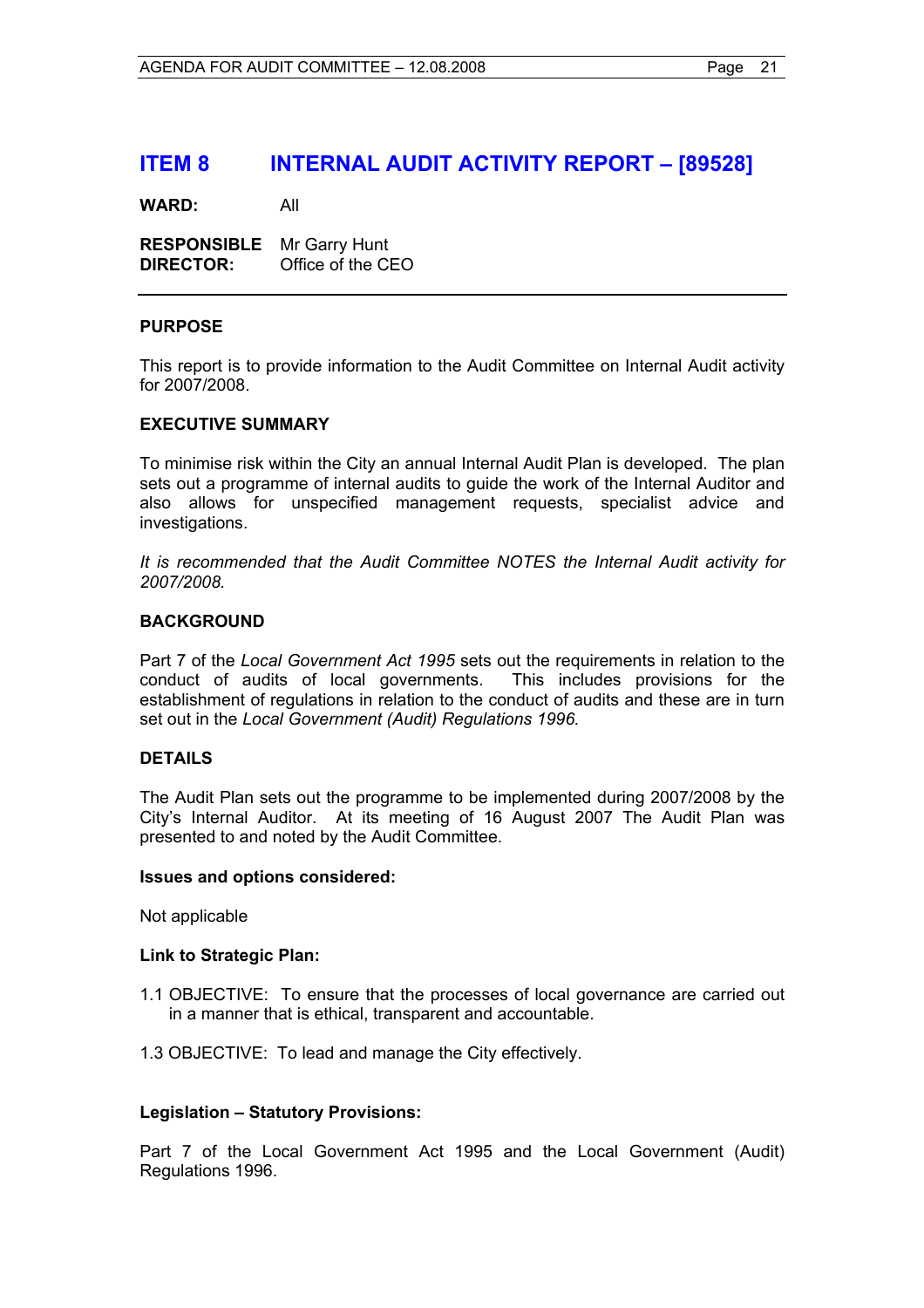#### **Risk Management considerations:**

The Internal Audit Plan is an important element of risk management and a contributor to the mitigation of risk.

#### **Financial/Budget Implications:**

Not applicable.

#### **Policy implications:**

Not applicable.

#### **Regional Significance:**

Not applicable.

#### **Sustainability implications:**

The audit requirement is a statutory obligation to ensure the prudent and sustainable operation of the City.

#### **Consultation:**

Not applicable.

#### **COMMENT**

Not applicable.

#### **ATTACHMENTS**

Attachment 1 – Status of Audit Plan Attachment 2 – Executive Summary Internal Audit Reports

#### **VOTING REQUIREMENTS**

Simple majority.

#### **RECOMMENDATION**

**That the Audit Committee NOTES the Internal Audit Activity Report for 2007/2008.** 

*Appendix 5 refers*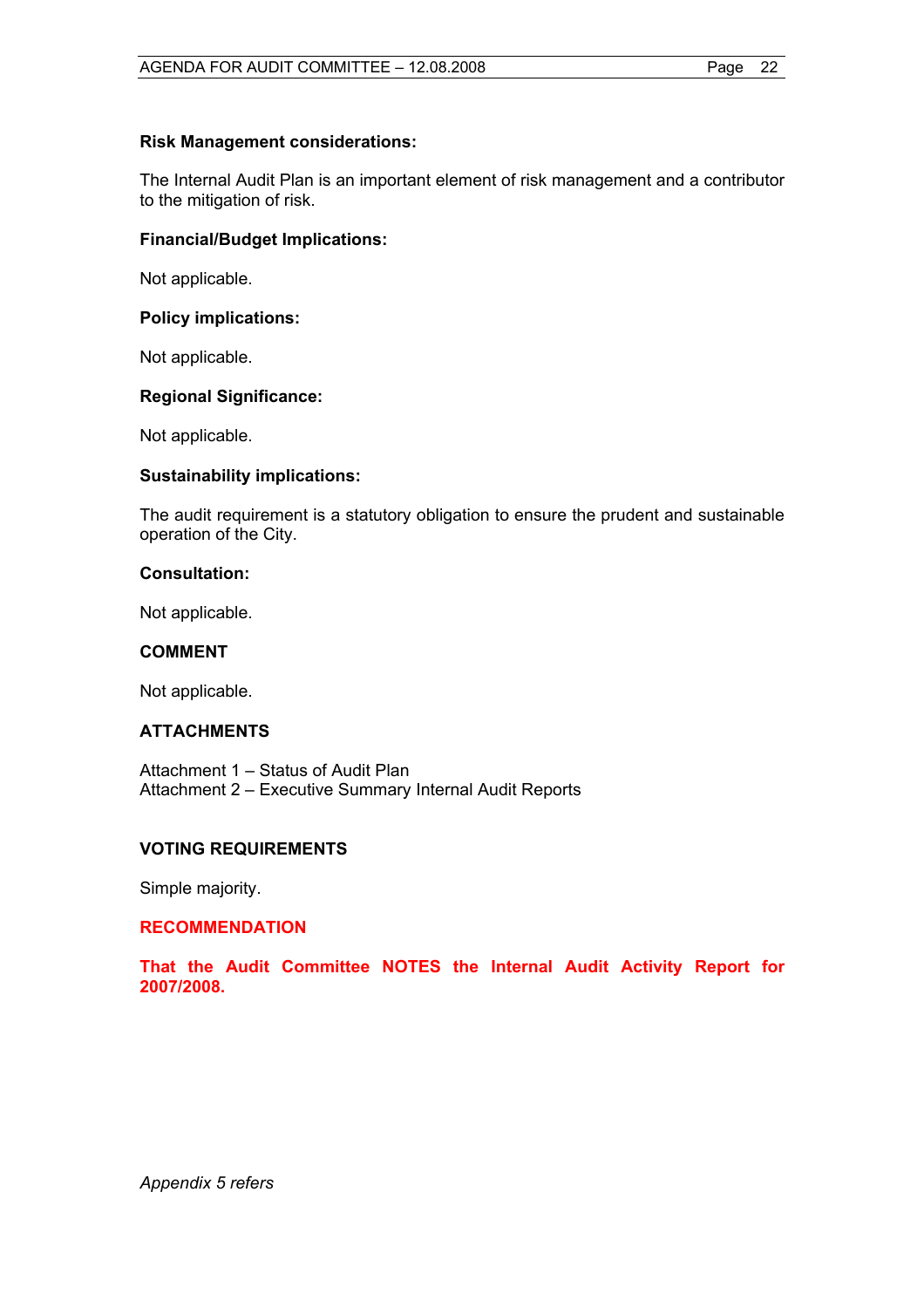## **ITEM 9 APPOINTMENT OF EXTERNAL MEMBER OF AUDIT COMMITTEE - [50068]**

**WARD:** All

**RESPONSIBLE** Mr Mike Tidy **DIRECTOR:** Corporate Services

#### **PURPOSE**

For the Committee to consider whether or not to recommend Council proceed with filling the vacancy of External Member on the Audit Committee.

#### **EXECUTIVE SUMMARY**

The Terms of Reference of the Audit Committee provide for an external member, i.e. not a Council member or staff member, to be appointed to the Audit Committee. The Council appointed an external member to the Committee at its meeting in December 2007. Subsequently the appointee resigned in May 2008. It is recommended that Council proceeds to fill the vacancy.

*That the Audit Committee RECOMMENDS that Council:* 

- *1 NOTES the resignation of Mr Peter Smith as external member of the Audit Committee;*
- *2 APPROVES advertising and inviting applications for the vacancy of External Member on the Audit Committee from residents who are on, or are eligible to be on, the City of Joondalup electoral roll.*

#### **BACKGROUND**

The City of Joondalup's Audit Committee Charter in Section 4 deals with Membership and provides for the appointment of one representative to the Audit Committee who is external to the operations of the City of Joondalup. In August 2006 Council amended the Audit Committee Charter in relation to the external member representative to include a new clause 4.7

*"When appointing the external member to the Audit Committee as detailed within the Audit Charter, the Council may prefer to appoint a person who is enrolled to vote in the elections for the City of Joondalup in accordance with the provisions of the Local Government Act, 1995".* 

In September 2006 the position of external member on the Audit Committee was advertised in the West Australian with expressions of interest sought from suitably qualified and experienced persons. Only one response was received which was not considered suitable and the application was declined.

Council at its meeting of 27 March 2007 (CJ043-03/07-03/07 Minutes of Audit Committee Meeting held on 6 March 2007) resolved: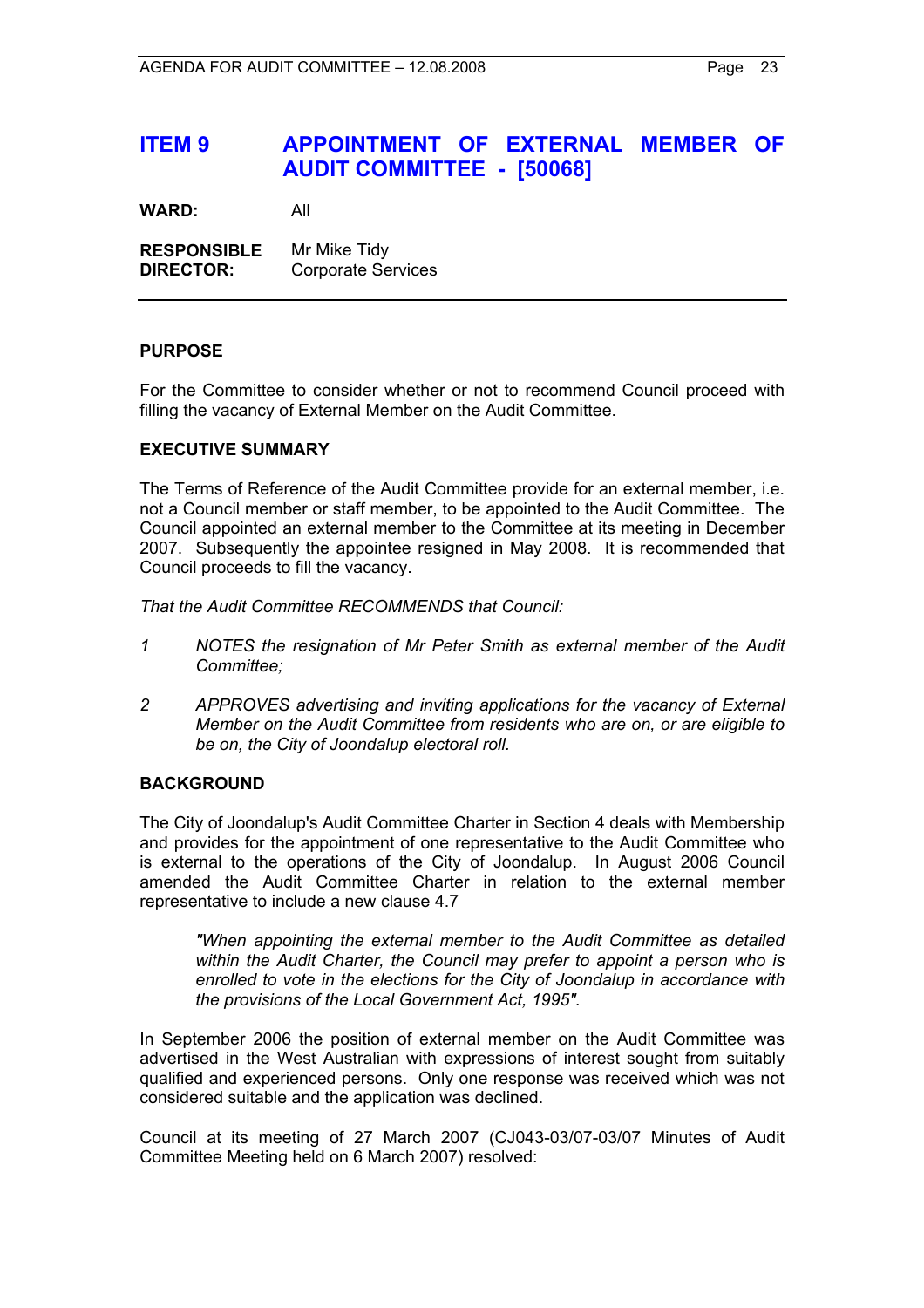*"That the City READVERTISES for an external member representative on the Audit Committee for the term October 2007 to October 2009 in the Joondalup and Wanneroo Times only."*

Subsequently the advertisements resulted in three responses. These were considered by the Committee at its meeting on 4 December 2007 and its recommendation to appoint an external member was accepted by Council on 14 December 2007.

Although there is capacity within the Terms of Reference of the Committee to consider paying a fee to the external member, this had not been contemplated at the time of the appointment. Subsequently this became an issue for the appointee who resigned.

#### **DETAILS**

#### **Issues and options considered:**

The are two options:

- 1. Further pursue the issue of appointing an external member to the Committee, or
- 2. Recommend to Council that no appointment be pursued and that the position remain vacant.

If option 1. is accepted then potentially there could be two sub options being:

- 1. Re-running the process again ie. advertise etc, or
- 2. Revisit the two unsuccessful applicants from the previous occasion with a view to offering the appointment to one of them.

#### **Link to Strategic Plan:**

Links to the Key Focus Area of Leadership and Governance

1.1 Objective: To ensure that the processes of local governance are carried out in a manner that is ethical, transparent and accountable.

#### **Legislation – Statutory Provisions:**

Section 5.8 of the Local Government Act 1995 provides for a local government to establish a committee to assist Council.

Division 7.1A of Part 7 of the Local Government Act 1995 deals with the establishment, membership, decision-making and duties that a local government can delegate to an Audit Committee.

The Local Government (Audit) Regulations 1996 also includes provisions, which deal with the functions of an Audit Committee.

#### **Risk Management considerations:**

The Audit Committee is an important element of risk management and a contributor to the mitigation of risk. It plays a significant oversight role. Having an external member on that Committee adds an additional element to that oversight role by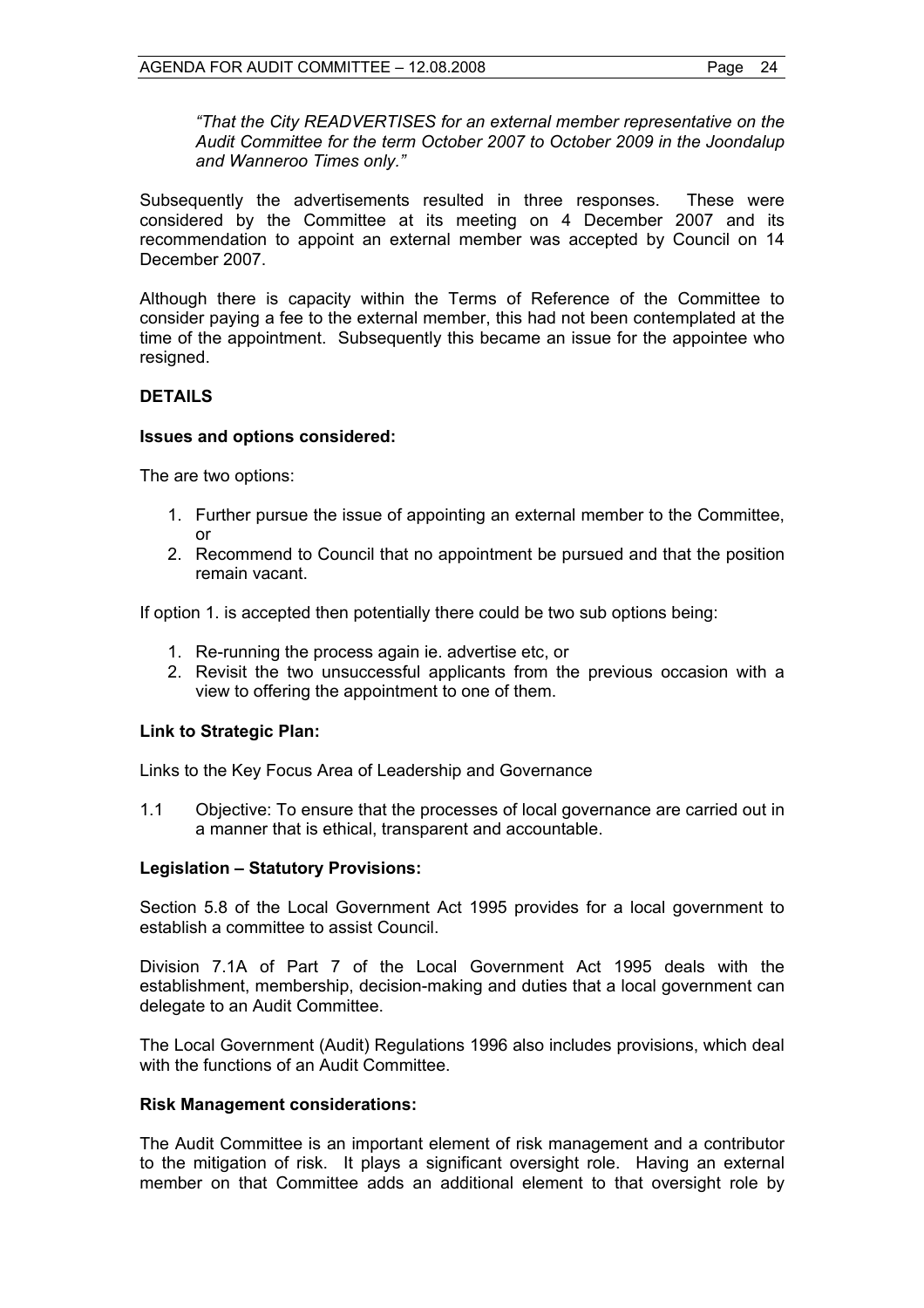bringing a focus that is not influenced by other issues before Council. It offers the opportunity for input from a fresh perspective.

#### **Financial/Budget Implications:**

Not applicable.

#### **Policy Implications:**

There is an Audit Committee Charter, which makes provision for the objectives, functions and operation of the Audit Committee. Section 4 of the Charter sets out provisions in relation to membership and that includes clauses making provision for the appointment of an external member to the Audit Committee.

#### **Regional Significance:**

Not Applicable.

#### **Sustainability Implications:**

The Audit Committee plays a role in providing financial oversight of the City's activities and thereby helps to secure the long-term financial sustainability of the City.

#### **Consultation:**

Not Applicable.

#### **COMMENT**

It is felt that the external member of the Audit Committee does add an additional element to the oversight role by bringing a focus that is not influenced by other issues before Council. It offers the opportunity for input from a fresh perspective. It is recommended that the Committee recommends to Council that the filling of the vacancy for the external member of the committee be pursued.

The previous advertising process was run nine months ago. Given that length of time it is recommended that the approach be to advertise again in the local press for City of Joondalup residents to nominate for external member of the Audit Committee which is an unpaid position.

#### **ATTACHMENTS**

Attachment 1 Audit Committee Charter

#### **VOTING REQUIREMENTS**

Simple Majority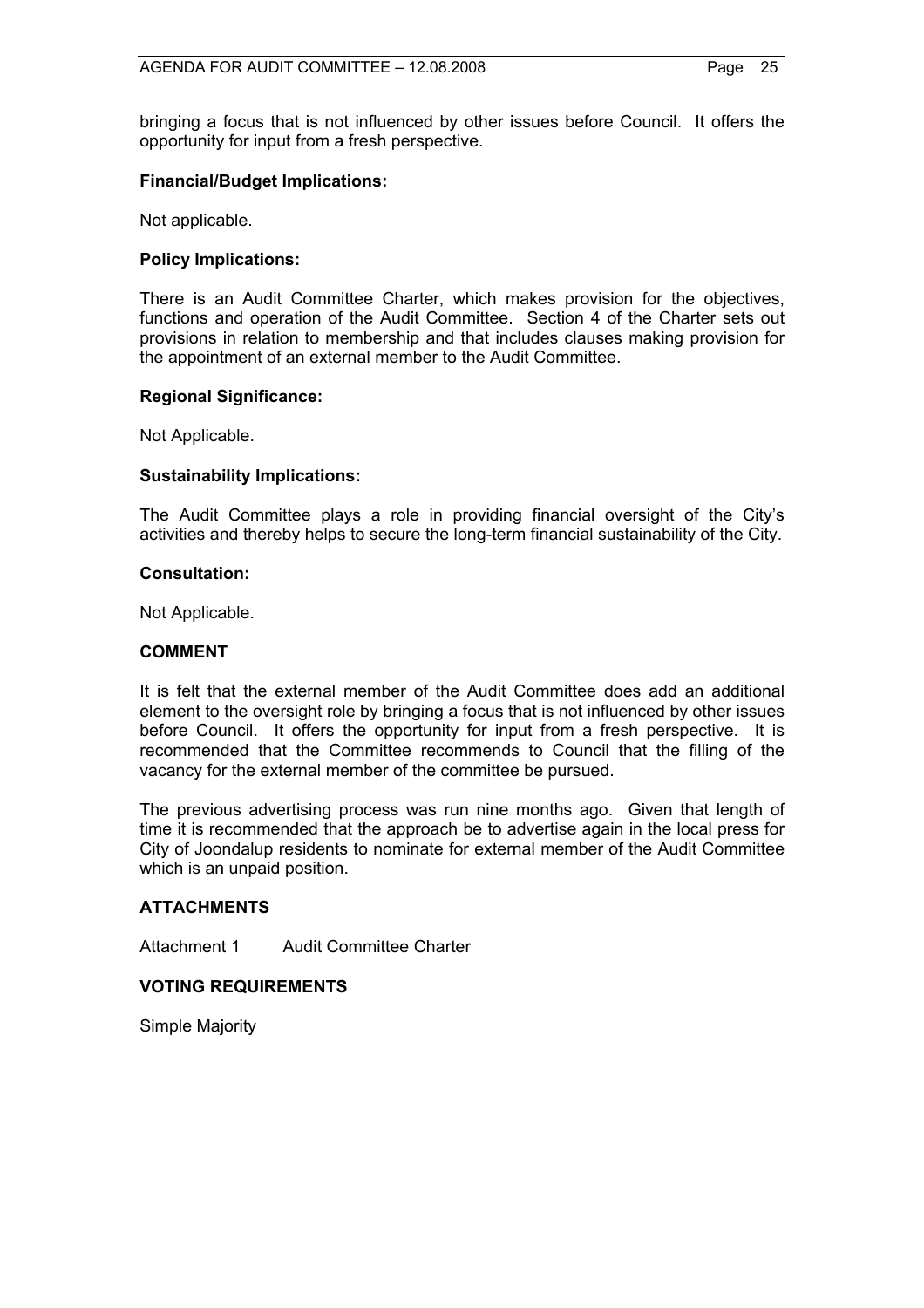#### **RECOMMENDATION**

**That the Audit Committee RECOMMENDS that Council:** 

- **1 NOTES the resignation of Mr Peter Smith as the external member of the Audit Committee;**
- **2 APPROVES advertising and inviting applications for the vacancy of External Member on the Audit Committee from residents who are on, or are eligible to be on, the City of Joondalup electoral roll.**

Appendix 6 refers